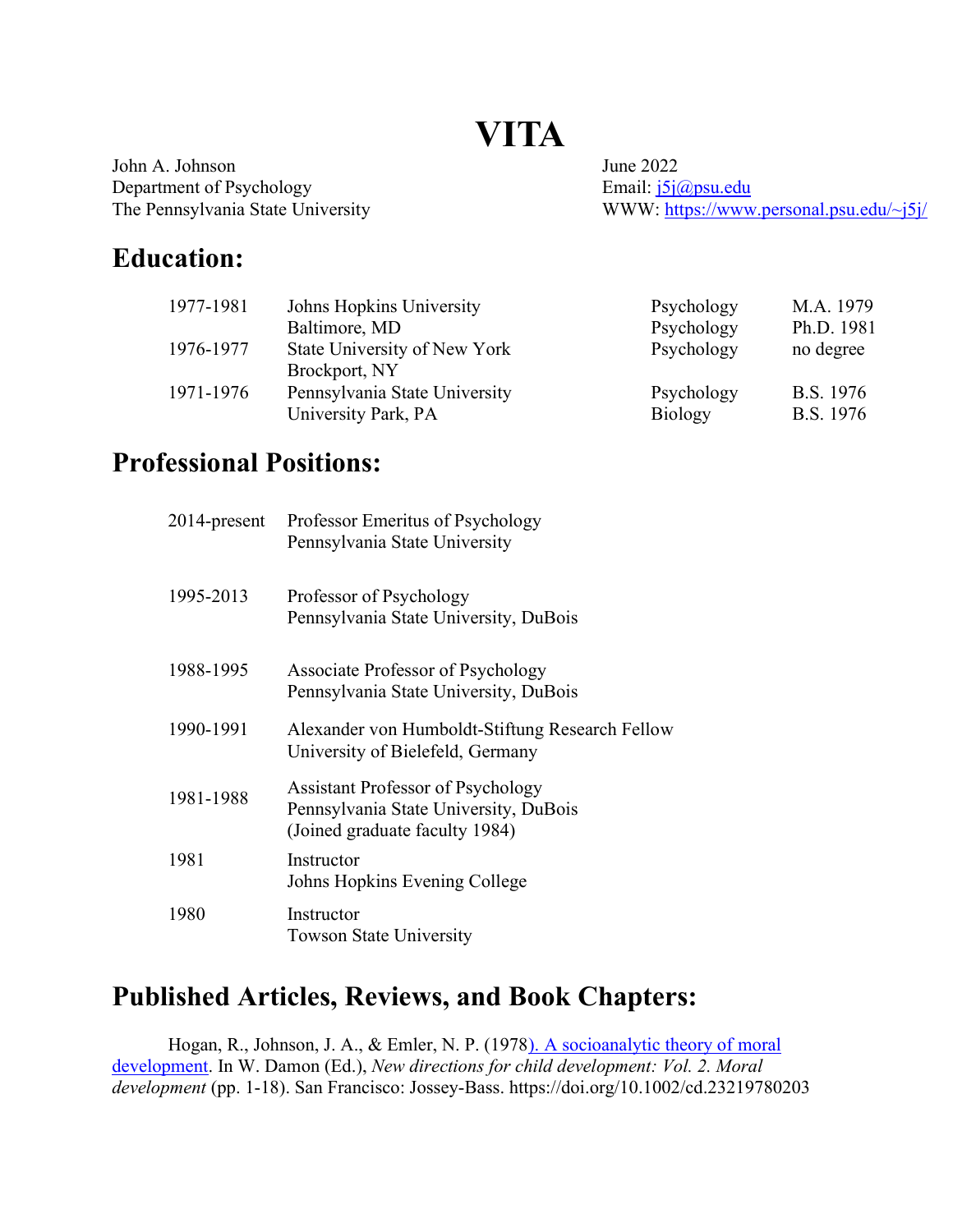Reprinted (1994) in B. Puka (Ed.) Fundamental research in moral development. Moral development: A compendium (Vol. 2, pp. 303-320). New York: Garland Publishing, Inc.

Johnson, J. A., Hogan, R., Zonderman, A. B., Callens, C., & Rogolsky, S. (1981). Moral judgment, personality, and attitudes toward authority. Journal of Personality and Social Psychology, 40, 370-373. https://doi.org/10.1037//0022-3514.40.2.370

Reprinted (1981) in J. Keating (Ed.), Annual editions: Social psychology 82/83 (pp. 147- 150). Guilford, CT: Dushkin.

Johnson, J. A. (1981). The "self-disclosure" and "self-presentation" views of item response dynamics and personality scale validity. Journal of Personality and Social Psychology, 40, 761-769. https://doi.org/10.1037//0022-3514.40.4.761

Johnson, J. A., & Hogan, R. (1981). Moral judgments and self-presentations. Journal of Research in Personality, 15, 57-63. https://doi.org/10.1016/0092-6566(81)90006-4

Johnson, J. A., & Hogan, R. (1981). Vocational interests, personality, and effective police performance. Personnel Psychology, 34, 49-53. https://doi.org/10.1111/j.1744- 6570.1981.tb02176.x

Johnson, J. A., Smither, R., & Holland, J. L. (1981). Evaluating vocational interventions: A tale of two career development seminars. Journal of Counseling Psychology, 28, 180-183. https://doi.org/10.1037//0022-0167.28.2.210

Laufer, W. S., Johnson, J. A., & Hogan, R. (1981). Ego control and criminal behavior. Journal of Personality and Social Psychology, 41, 179-184. https://doi.org/10.1037//0022- 3514.41.1.179

Gold, P. C., & Johnson, J. A. (1982). Prediction of achievement in reading, self-esteem, auding, and verbal language by adult illiterates in a psychoeducational tutorial program. Journal of Clinical Psychology, 38, 513-522. https://doi.org/10.1002/1097-4679(198207)38:3<513::AID-JCLP2270380308>3.0.CO;2-7

Gold, P. C., & Johnson, J. A. (1982). Entry-level achievement characteristics of youths and adults reading below fifth level: A preliminary profile and analysis. Psychological Reports, 50, 1011-1019. https://doi.org/ 10.2466/pr0.1982.50.3.1011

Johnson, J. A. (1983). [Review of Social Cognition: Studies of the development of understanding]. Child Development Abstracts and Bibliography, 57(5&6), 333-334.

Richmond, L. J., Johnson, J. A., Downs, M., & Ellinghaus, A. (1983). Needs of non-Caucasian students in vocational education: A special minority group. Journal of Non-White Concerns in Personnel and Guidance, 12, 13-18.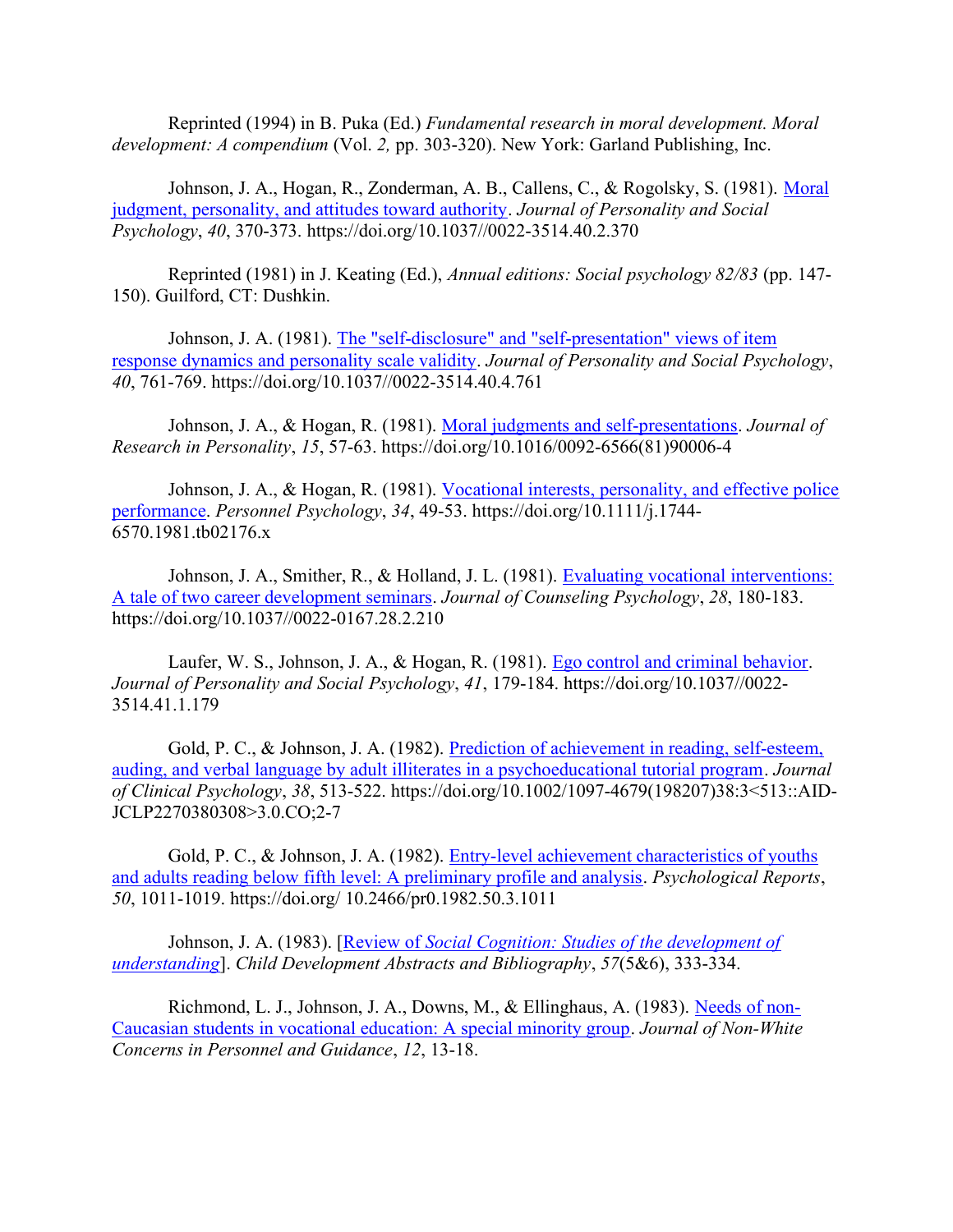Johnson, J. A. (1983). Criminality, creativity, and craziness: Structural similarities in three types of nonconformity. In W. S. Laufer & J. M. Day (Eds.), Personality theory, moral development, and criminal behavior (pp. 81-105). Lexington, MA: D. C. Heath.

Hansson, R. O., Hogan, R., Johnson, J. A., & Schroeder, D. (1983). Disentangling Type A behavior: The roles of ambition, insensitivity, and anxiety. Journal of Research in Personality, 17, 186-197. https://doi.org/10.1016/0092-6566(83)90030-2

Johnson, J. A., Cheek, J. M., & Smither, R. (1983). The structure of empathy. Journal of Personality and Social Psychology, 45, 1299-1312. https://doi.org/10.1037//0022- 3514.45.6.1299

Smither, R., Richmond, L. J., Johnson, J. A., Ellinghaus, A., & Downs, M. (1983). Vocational identity, personal problems, and counseling needs of vocational education students. The Virginia Counselors Journal, 11, 19-25. https://doi.org/10.1002/j.2164-4950.1983.tb00117.x

Johnson, J. A. (1984). [Review of *Child personality structure and development:* Multivariate theory and research]. Child Development Abstracts and Bibliography, 58(1), 105.

Johnson, J. A. (1985). [Review of Social accountability and selfhood]. Child Development Abstracts and Bibliography, 59(3), 322-323.

Johnson, J. A., & Worley, L. D. (1987). Criminals' responses to religious themes in Whitman's poetry. In J. M. Day & W. S. Laufer (Eds.), Crime, values, and religion (pp. 133- 151). Norwood, NJ: Ablex.

Johnson, J. A. (1987). *Influence of adolescent social crowds on the development of* vocational identity. Journal of Vocational Behavior, 31, 182-199. https://doi.org/10.1016/0001- 8791(87)90056-X

Johnson, J. A., Germer, C. K., Efran, J. S., & Overton, W. F. (1988). Personality as the basis for theoretical predilections. Journal of Personality and Social Psychology, 55, 824-835. https://doi.org/10.1037//0022-3514.55.5.824

Johnson, J. A. (1989). [Review of *The emergence of morality in young children*]. *Child* Development Abstracts and Bibliography, 63(2), 260-261.

Johnson, J. A. (1989). [Review of Social structure and personality development: The individual as a productive processor of reality]. Child Development Abstracts and Bibliography, 63(3), 398.

Johnson, J. A. (1990). Empathy as a personality disposition. In R. MacKay, J. Hughes, & J. Carver (Eds.), Empathy in the helping relationship (pp. 49-64). NY: Springer.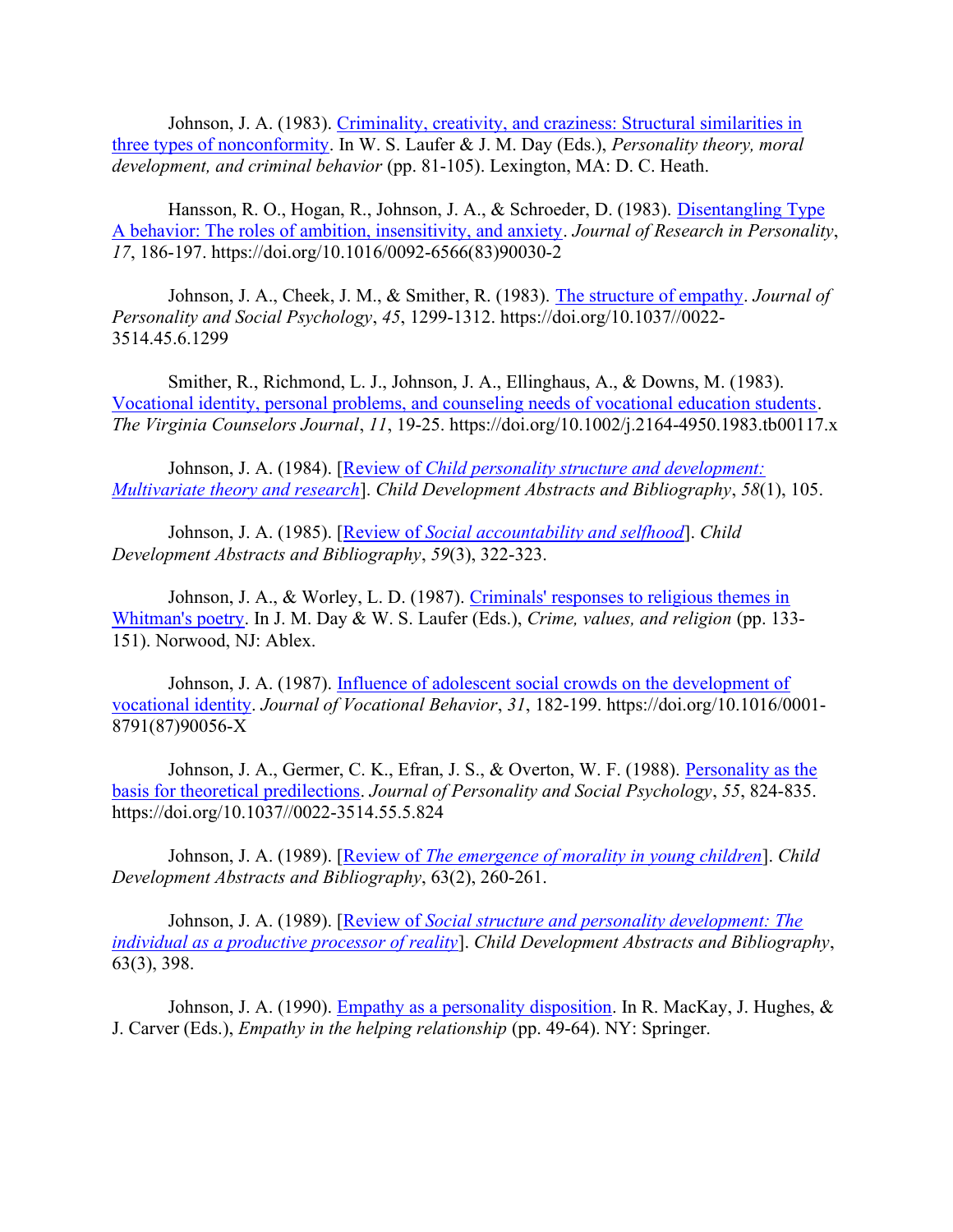Johnson, J. A. (1990). PDI Employment Inventory. In J. Hogan & R. Hogan (Eds.), Business and industry testing: Current practices and test reviews (pp. 425-433). Austin, TX: Pro-ed.

Johnson, J. A. (1991). PDI Employment Inventory. In D. J Keyser & R. C. Sweetland (Eds.), Test critiques (Vol. 8, pp. 548-556). Austin, TX: Pro-ed.

Ortiz, J. M., & Johnson, J. A. (1991). Philosophical worldview determines attitudes toward using background music before, during, and after counselling. Psychology of Music, 19, 159-163. https://doi.org/10.1177/0305735691192006

Johnson, J. A., & Ostendorf, F. (1993). Clarification of the five factor model with the Abridged Big Five-Dimensional Circumplex. Journal of Personality and Social Psychology, 65, 563-576. https://doi.org/10.1037//0022-3514.65.3.563

Johnson, J. A. (1994). Clarification of factor five with the help of the AB5C model. In B. De Raad & G. L. Van Heck (Eds.), The fifth of the big five [Special Issue]. *European Journal of* Personality, 8, 311-334. https://doi.org/10.1002/per.2410080408

Johnson, J. A. (1994). Multimethod replication of the AB5C model of personality traits. In B. De Raad, W. K. B. Hofstee, & G. L. M. Van Heck, Personality psychology in Europe, Volume 5 (pp. 42-49). Tilburg, The Netherlands:TilburgUniversity Press.

Nolan, Y., Johnson, J. A., & Pincus, A. (1994). Personality and drunk driving: Identification of DUI types using the Hogan Personality Inventory. Psychological Assessment, 6, 33-40. https://doi.org/10.1037//1040-3590.6.1.33

Johnson, J. A. (1997). Seven social performance scales for the California Psychological Inventory. Human Performance, 10, 1-30. https://doi.org/10.1207/s15327043hup1001\_1

Hogan, R., Johnson, J. A., & Briggs, S. R. (Eds.) (1997). *Handbook of personality* psychology. San Diego, CA: Academic Press. https://doi.org/10.1016/b978-0-12-134645- 4.x5000-8

Johnson, J. A. (1997). Units of analysis for description and explanation in psychology. In R. Hogan, J. A. Johnson, & S. R. Briggs (Eds.), Handbook of personality psychology (pp. 73- 93). San Diego, CA: Academic Press. https://doi.org/10.1016/b978-012134645-4/50004-4

Johnson, J. A. (1999). Persons in situations: Distinguishing new wine from old wine in new bottles. In I. Van Mechelen & B. De Raad (Eds.), Personality and situations [Special Issue]. European Journal of Personality, 13, 443-453. https://doi.org/10.1002/(SICI)1099- 0984(199909/10)13:5<443::AID-PER358>3.0.CO;2-9

Cawley, M. J. III, Martin, J. E., & Johnson, J. A. (2000). A virtues approach to personality. Personality and Individual Differences, 28, 997-1013. https://doi.org/10.1016/S0191-8869(99)00207-X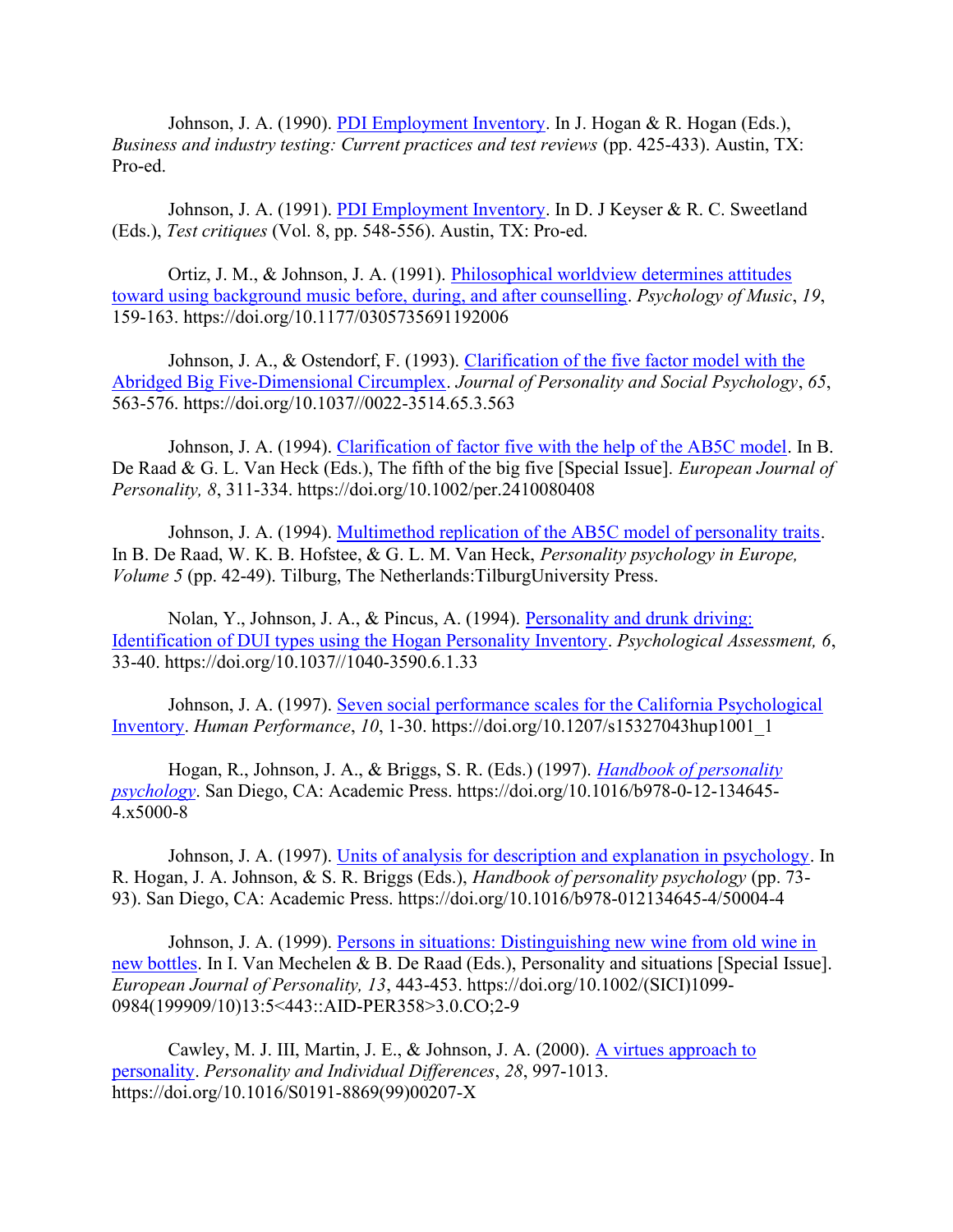Johnson, J. A. (2000). Predicting observers' ratings of the Big Five from the CPI, HPI, and NEO-PI-R: A comparative validity study. European Journal of Personality, 14, 1-19. https://doi.org/10.1002/(SICI)1099-0984(200001/02)14:1<1::AID-PER349>3.3.CO;2-5

Johnson, J. A. (2001). Methods: personality psychology. In N. J. Smelser & P. B. Baltes (Eds.), International Encyclopedia of the Social and Behavioral Sciences. 16, 11313- 113117. Amsterdam and New York: Elsevier. https://doi.org/10.1016/B0-08-043076-7/01671-5

Hendriks, A. A. J., Perugini, M., Angleitner, A., Ostendorf, F., Johnson, J. A. De Fruyt, F., Hřebíčková, M., Murakami, T., Bratko, D., Conner, M. Janos Nagy, J., Nussbaum, S., Rodríguez-Fornells, A., & Ruisel, I. (2003). The Five Factor Personality Inventory: Cross cultural generalizability across 13 countries. European Journal of Personality, 17, 347-373. https://doi.org/10.1002/per.491

Johnson, J. A. (2003, Fall/Winter). Why do we admire effort and derogate beauty? Entelechy: Mind and Culture. Stable URL: https://www.sunydutchess.edu/bhs/andrews/why\_do\_we\_admire\_effort\_and\_dero.htm.

Johnson, J. A. (2004). The impact of item characteristics on item and scale validity. Multivariate Behavioral Research, 39, 273-302. https://doi.org/10.1207/s15327906mbr3902\_6

Johnson, J. A. (2005). **Ascertaining the validity of web-based personality inventories.** Journal of Research in Personality, 39, 103-129. https://doi.org/10.1016/j.jrp.2004.09.009

Buchanan, T., Johnson, J. A., & Goldberg, L. R. (2005). Implementing a five-factor personality inventory for use on the Internet. European Journal of Psychological Assessment 21, 116-128. https://doi.org/10.1027/1015-5759.21.2.115

Goldberg, L. R., Johnson, J. A., Eber, H. W., Hogan, R., Ashton, M. C., Cloninger, C. R., & Gough, H. G. (2006). The International Personality Item Pool and the future of public-domain personality measures. Journal of Research in Personality, 40, 84-96. https://doi.org/10.1016/j.jrp.2005.08.007

Johnson, J. A. (2006). Ego syntonicity in responses to items in the California Psychological Inventory. Journal of Research in Personality, 40, 73-83. https://doi.org/10.1016/j.jrp.2005.08.008

Johnson, J. A., & Hogan, R. (2006). A socioanalytic view of faking. In R. Griffith (Ed.), A closer examination of applicant faking behavior (pp. 209-231). Greenwich, CT: Information Age Publishing.

Johnson, J. A. (2008). Preferences underlying women's choices in academic economics. Econ Journal Watch, 5, 219-226. Stable URL: econjwatch.org/file\_download/208/2008-05 johnson-invest\_apparatus.pdf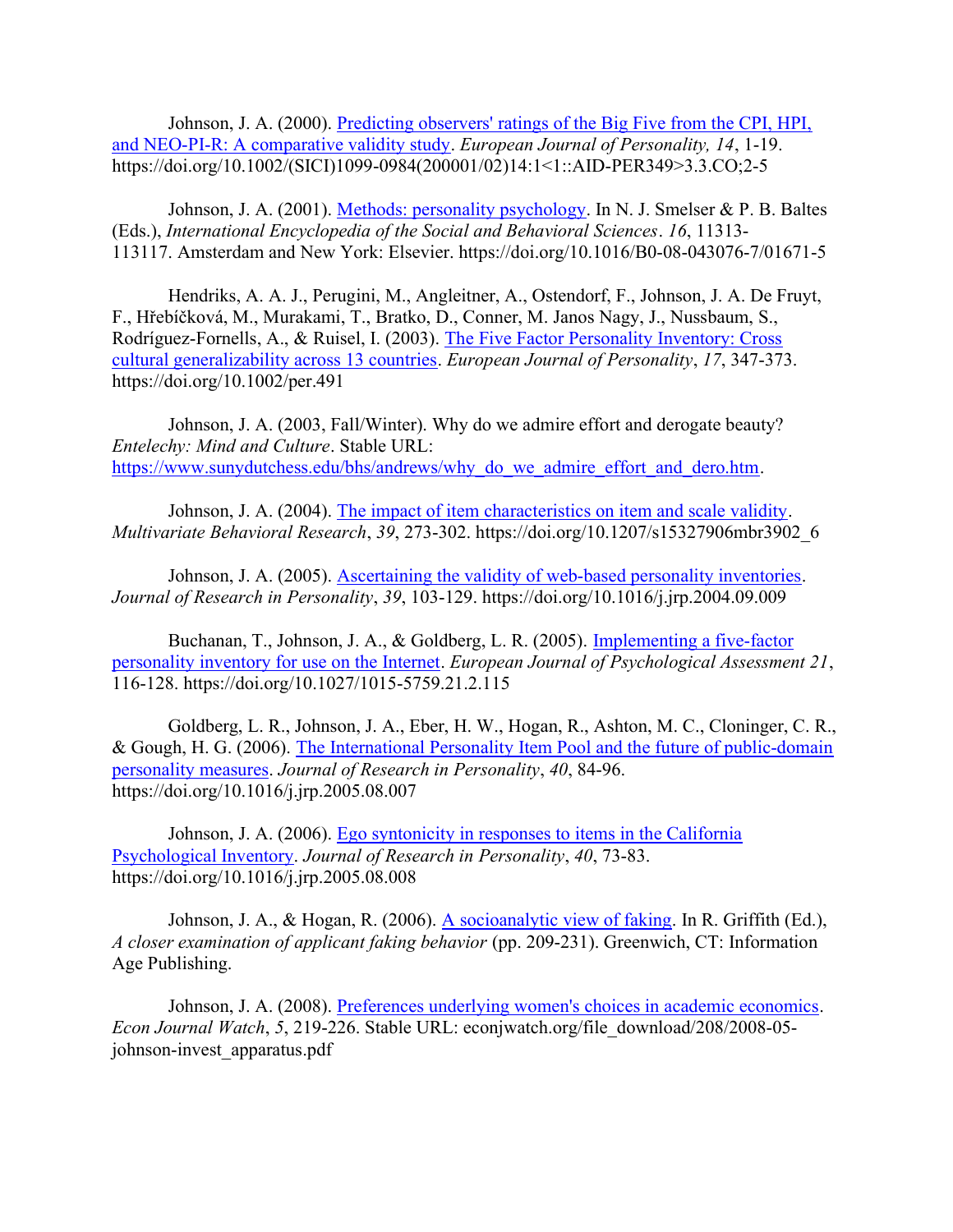Johnson, J. A., Carroll, J., Gottschall, J., & Kruger, D. J. (2008). Hierarchy in the library: Egalitarian dynamics in Victorian novels. Evolutionary Psychology, 6, 715-738. https://doi.org/10.1177/147470490800600414

Carroll, J., Gottschall, J., Johnson, J. A., & Kruger, D. J. (2009). Human nature in the nineteenth-century British novel: Doing the math. Philosophy and Literature, 33, 50-72. https://doi.org/10.1353/phl.0.0031

Reprinted (2011) as Agonistic structure in Victorian novels: Doing the math. In J. Carroll Reading human nature: Literary Darwinism in theory and practice. (pp. 151-175). Albany, NY: SUNY Press.

Johnson, J. A. (2009). Wrong and right questions about persons and situations. In B. Donnellan, R. Lucas, & W. Fleeson (Eds.), Personality and assessment at age 40 [Special Issue]. Journal of Research in Personality, 43, 251-252. https://doi.org/10.1016/j.jrp.2008.12.022

Gosling, S. D., & Johnson, J. A. (Eds.) (2010). *Advanced methods for conducting online* behavioral research. Washington, DC: American Psychological Association. https://doi.org/10.1037/12076-000

Johnson, J. A., & Gosling, S. D. (2010). How to use this book. In S. D. Gosling & J. A. Johnson (Eds.), Advanced methods for conducting online behavioral research (pp. 3-7). Washington, DC: American Psychological Association. https://doi.org/10.1037/12076-001

Johnson, J. A. (2010). Web-based self-report personality scales. In S. D. Gosling & J. A. Johnson (Eds.), Advanced methods for conducting online behavioral research (pp. 149-166). Washington, DC: American Psychological Association. https://doi.org/10.1037/12076-010

Carroll, J., Johnson, J. A., Gottschall, J., Kruger, D., & Georgiades, S. (2010). Quantifying tonal analysis in The Mayor of Casterbridge. Style, 44, 164-188.

Reprinted (2011) in J. Carroll Reading human nature: Literary Darwinism in theory and practice. (pp. 177-193). Albany, NY: SUNY Press.

Carroll, J., Gottschall, J., Johnson, J. A., & Kruger, D. (2010). Imagining human nature. In B. Boyd, J. Carroll, & J. Gottschall (Eds.), Evolution, literature, and film: A reader (pp. 211-218). New York: Columbia University Press.

Johnson, J. A., Carroll, J., Gottschall, J., & Kruger, D. (2011). Portrayal of personality in Victorian novels reflects modern research findings but amplifies the significance of agreeableness. Journal of Research in Personality, 45, 50-58. https://doi.org/10.1016/j.jrp.2010.11.011

Johnson, J. A. (2011). The argumentative theory of reasoning applies to scientists and philosophers, too. [commentary on Mercier & Sperber: Why do humans reason?]. Behavioral and Brain Sciences, 34, 81-82. https://doi.org/10.1017/S0140525X10002931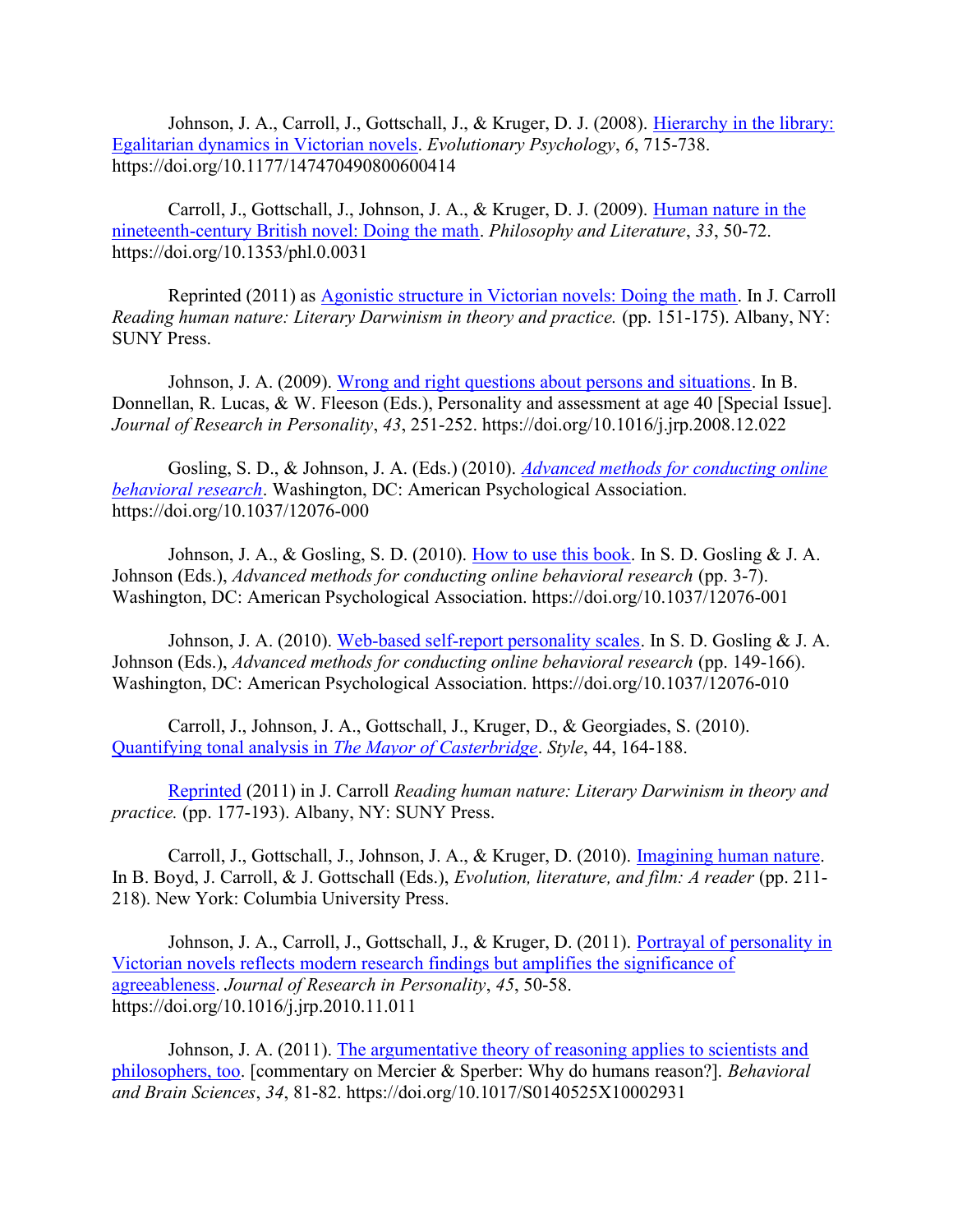Johnson, J. A. (2011). Vampires are real: An evolutionary view of The Twilight Saga. The Evolutionary Review: Art, Science, Culture, 2, 113-118.

Carroll, J., Gottschall, J., Johnson, J. A., & Kruger, D. (2011). Paleolithic politics in British novels of the nineteenth century. In E. Slingerland & M. Collard (Eds.), Creating consilience: Integrating the sciences and the humanities (pp. 385-408). Oxford: Oxford University Press.

Condensed version appeared (2010) in B. Boyd, J. Carroll, & J. Gottschall (Eds.), Evolution, literature, and film: A reader (pp. 490-506). New York: Columbia University Press.

Carroll, J., Gottschall, J., Johnson, J. A., & Kruger, D. (2012). Graphing Jane Austin: The Evolutionary Basis for Literary Meaning. New York: Palgrave Macmillan. https://doi.org/10.1057/9781137002419

Johnson, J. A. (2012). I want to believe: Why even the smartest among us fall for the illusion of purpose [Review of The Belief Instinct: The Psychology of Souls, Destiny, and the Meaning of Life by Jesse Bering]. The Evolutionary Review: Art, Science, Culture, 3, 15-22.

Carroll, J., Johnson, J. A., Gottschall, J., & Kruger, D. (2012). Graphing Jane Austen: Agonistic structure in British novels of the nineteenth century. Scientific Study of Literature, 2, 1-24. doi 10.1075/ssol.2.1.01car

Johnson, J. A. (2014). Measuring thirty facets of the five factor model with a 120-item public domain inventory: Development of the IPIP-NEO-120. Journal of Research in Personality, 51, 78-89. https://doi.org/10.1016/j.jrp.2014.05.003

Johnson, J. A. (2015). The best way to think about situations: Process and Reality, yea; Circularity, nay. European Journal of Personality, 29, 394-395. https://doi.org/10.1002/per.2005

Carroll, J., Gottschall, J., Johnson, J. A., & Kruger, D. (2016). Agonistic structure in canonical British novels of the nineteenth century. In J. Carroll, D. P. McAdams, & E. O. Wilson (Eds.), Darwin's bridge: Uniting the humanities and sciences (pp. 195-222). New York: Oxford University Press. https://doi.org/10.1093/acprof:oso/9780190231217.003.0012

Johnson, J. A. (2017). Johnson, John A. In V. Ziegler-Hill and T. K. Shackelford (Eds.), Encyclopedia of personality and individual differences (pp. 1-11). New York: Springer. https://doi.org/10.1007/978-3-319-28099-8\_2169-1

Johnson, J. A. (2017). Big-Five model. In V. Zeigler-Hill, T.K. Shackelford (Eds.), Encyclopedia of personality and individual differences (1-16). New York: Springer. https://doi.org/10.1007/978-3-319-28099-8\_1212-1

Carroll, J., Johnson, J., Salmon, C., Kjeldgaard-Christiansen, J., Clasen, M., & Jonsson, E. (2017). A cross-disciplinary survey of beliefs about human nature, culture, and science. Evolutionary Studies in Imaginative Culture, 1, 1-32. https://doi.org/10.26613/esic/1.1.2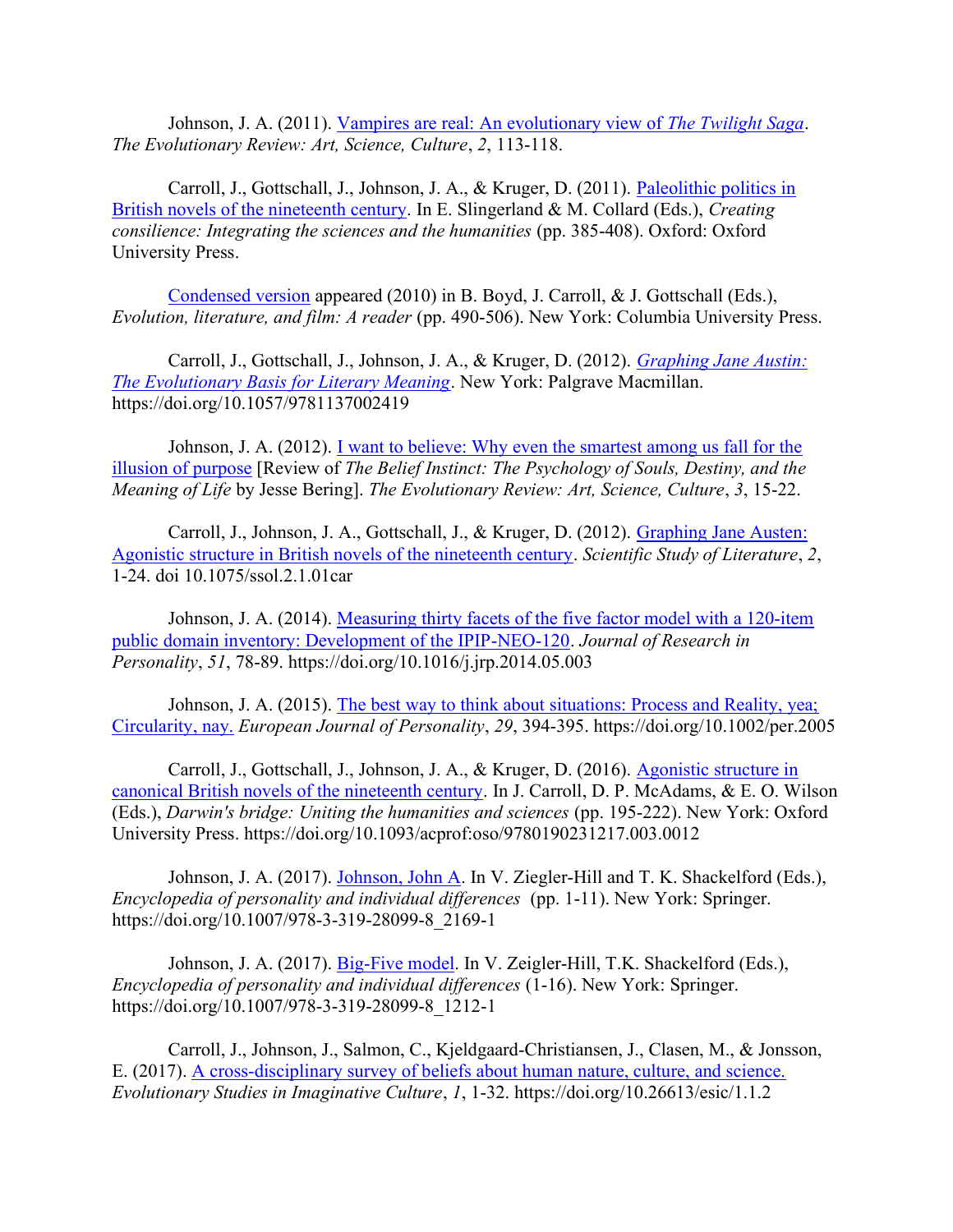Kajonius, P. J., & Johnson, J. (2018). Sex differences in 30 facets of the Five Factor Model of personality in the large public ( $N = 320,128$ ). Personality and Individual Differences, 129, 126-130. https://doi.org/10.1016/j.paid.2018.03.026

Johnson, J. A. (2018). Correcting a longstanding misconception about social roles and personality: A case study in the psychology of science. Behavioral Sciences, 8(57), 1-12. https://doi.org/ 10.3390/bs8060057

Clasen, M., Kjeldgaard, J., & Johnson, J. A. (November 26, 2018). Horror, personality, and threat simulation: A survey on the psychology of scary media. Evolutionary Behavioral Science. Advance online publication. https://doi.org/10.1037/ebs0000152

Johnson, J. A. (2019). Big-5 factors of personality: Building on Tupes and Christal (1961). In P. Corr (Ed.), Personality and individual differences: Revisiting the classic studies (pp. 87-100). London: Sage.

Johnson, J. A. (2019, June 12). Walt Whitman, positive psychologist [poetry annotation]. In Every atom: Reflections on Whitman at 200 (No. 13), North American Review

Johnson, J. A. (2019). Explaining to students how personality differences can be maintained in the face of directional selection through trait covariation. EvoS Journal: The Journal of the Evolutionary Studies Consortium, 10, Sp. Iss (1), 1-23.

Kajonius, P. J., & Johnson, J. (2019, June). Assessing the structure of the five factor model of personality (IPIP-NEO-120) in the public domain. Europe's Journal of Psychology. Leibniz-Institute of Psychology Information (ZPID) https://doi.org/10.5964/ejop.v15i2.1671

Johnson, J. A., & Laidler, D. (February 21, 2020). Measuring hagioptasia: A case study in theory-testing through Internet-based personality scale development. Personality and Individual Differences, 159, 109919. Advance online publication. https://doi.org/10.1016/j.paid.2020.109919

Johnson, J. A. (2021). A closer look at the adequacy of proposed frameworks for a "virtue theory for moral enhancement." AJOB Neuroscience, 12(2), 103-105. https://doi.org/10.1080/21507740.2021.1904027

Johnson, J. A. (2021). Calibrating personality self-report scores to acquaintance ratings. Personality and Individual Differences. 169 (2021), 109734. https://doi.org/10.1016/j.paid.2019.109734

Kjeldgaard-Christiansen, J., Fiskaali, A., Høgh-Olesen, H., Johnson, J. A., Smith, M., Clasen, M. (2021). Do dark personalities prefer dark characters? A personality psychological approach to positive engagement with fictional villainy. Poetics, 85 (2021), 101511. https://doi.org/10.1016/j.poetic.2020.101511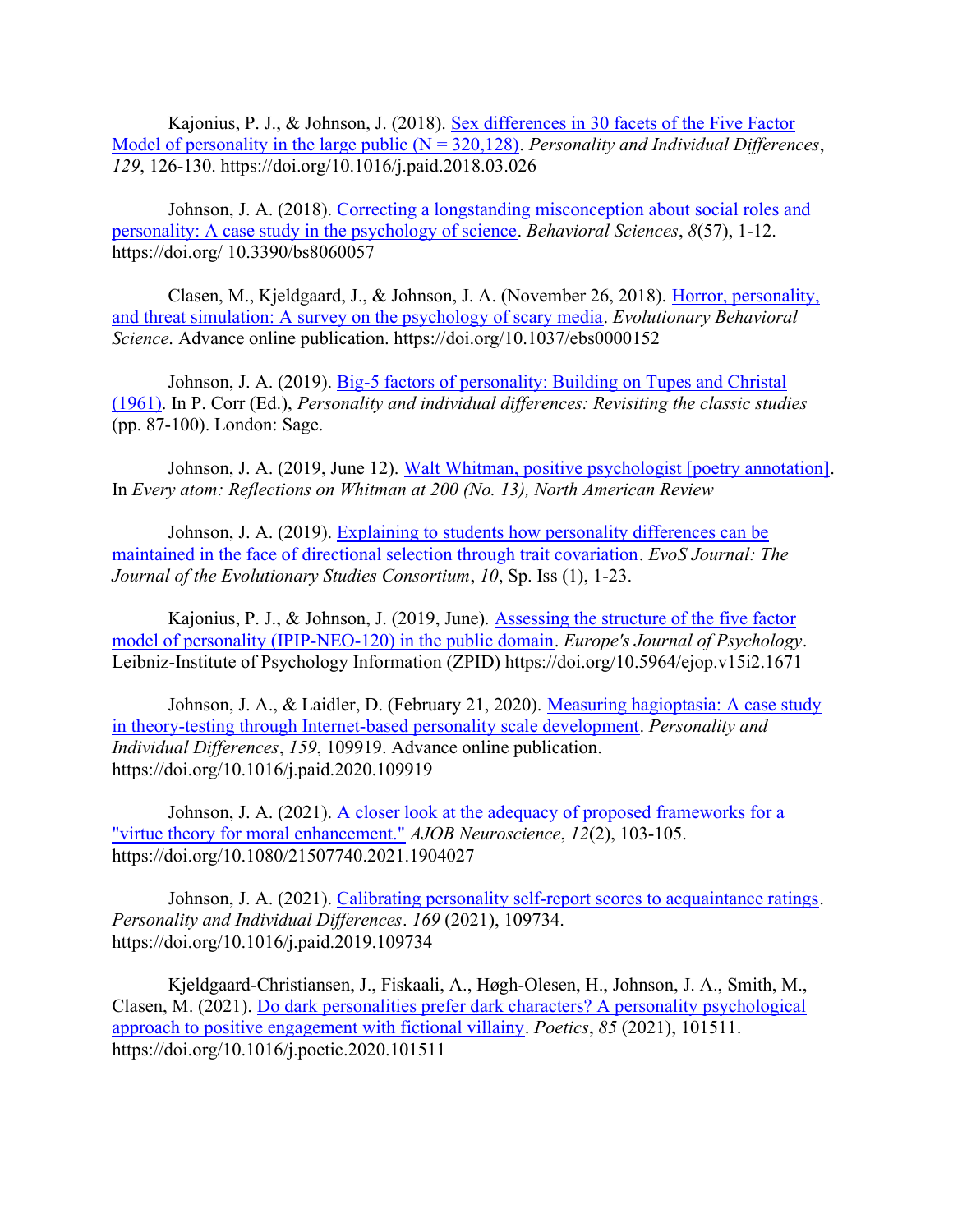Scrivner, C., Johnson, J. A., Kjeldgaard-Christiansen, J., & Clasen, M. (2021). Pandemic practice: Horror fans and morbidly curious individuals are more psychologically resilient during the COVID-19 pandemic. Personality and Individual Differences, 168 (2021) 110397. Advance online publication. https://doi.org/10.1016/j.paid.2020.110397

Twomey, C., Cody, R., Johnson, J. A., & O'Reilly, G. (2021). 'Open source' opportunities for enhanced collaboration in psychotherapy science. Clinical Psychology in Europe, 3(2), 1-3. https://doi.org/10.32872/cpe.6569

Twomey, C., & Johnson, J. A. (2021). Open-source personality trait norms for the United Kingdom and Ireland. European Journal of Personality Assessment. Advance online publication. https://doi.org/10.1027/1015-5759/a000644

#### Technical Reports:

Johnson, J. A. (1981, June). *Relationship between proposed vocational program quality* indicators, student satisfaction, placement, and job performance ratings. Final Report, Maryland State Department of Education. (ERIC Document Reproduction Service No. ED 205800).

Johnson, J. A. (1981, June). *A comparison of four alternative delivery systems for* vocational education: Apprenticeship, CETA, cooperative education, and industrial training. Final Report, Maryland State Department of Education. (ERIC Document Reproduction Service No. ED 205801).

#### Papers Presented:

Johnson, J. A. (1980, June). *A nationwide survey of quality indicators for vocational* education. Paper presented at the 7th Annual Conference of the Local Advisory Councils on Vocational-Technical Education, Easton, MD.

Johnson, J. A. (1980, August). *Personality tests: Self-disclosures or self- presentations?* Paper presented at the 88th Annual Convention of the American Psychological Association, Montreal, Canada. (ERIC Document Reproduction Service No. ED 192 232)

Johnson, J. A. (1981, September). Women returning to college: Occupation at enrollment, career aspirations, and job attained. Paper presented at the Research Conference on the Continuing Education of Women, Baltimore, MD.

Hogan, R., & Johnson, J. A. (1981, September). The structure of personality. Paper presented at the 89th Annual Convention of the American Psychological Association, Los Angeles, CA.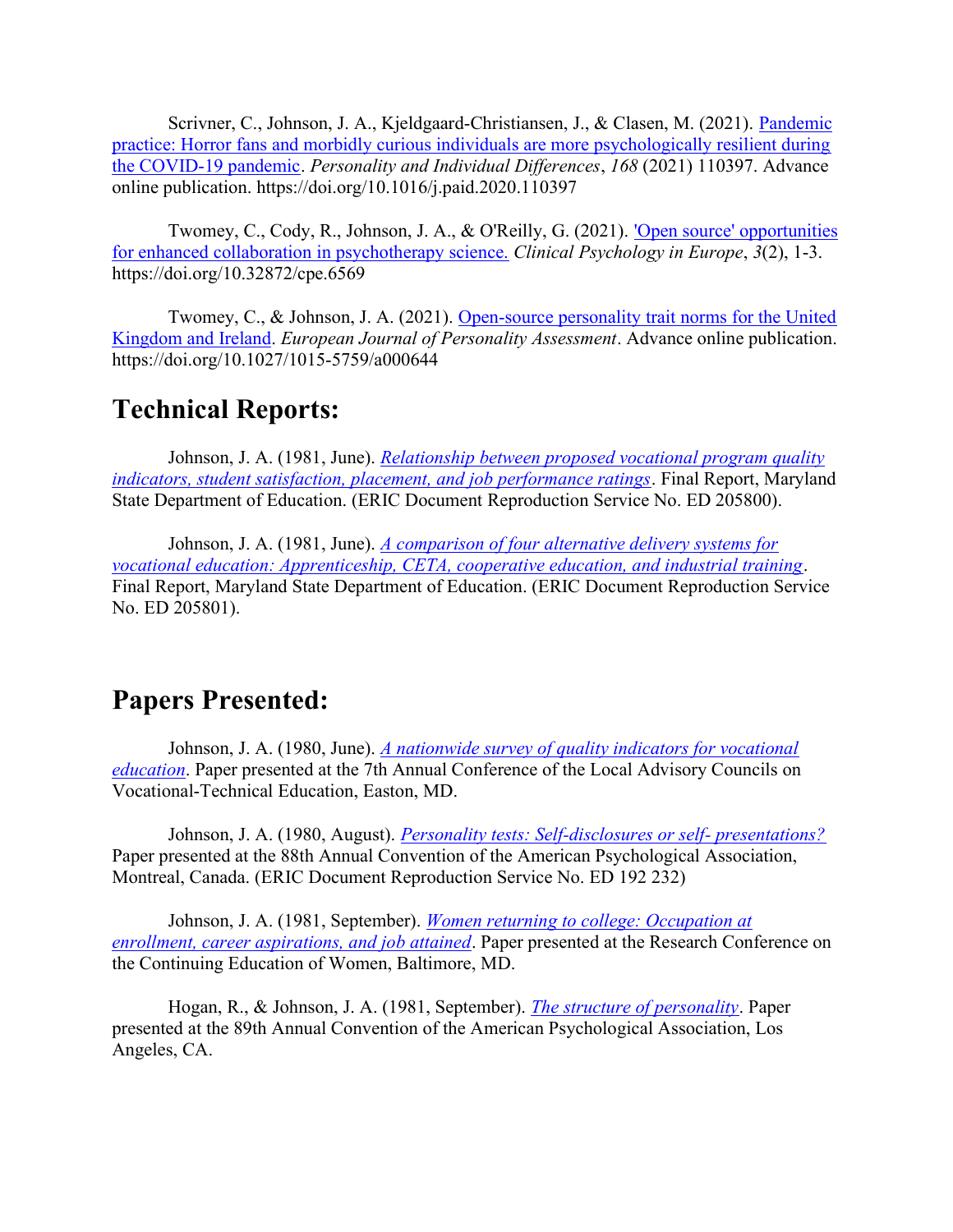Johnson, J. A., & Cheek, J. M. (1982, April). Content dimensions of Hogan's Empthy Scale. Paper presented at the 53rd Annual Meeting of the Eastern Psychological Association, Philadelphia, PA.

Johnson, J. A., & Keown, W. H. (1983, April). *Personality characteristics of successful* 2- and 4-year engineering students. Paper presented at the North Central Section Meeting of the American Society of Engineering Education, Johnstown, PA.

Johnson, J. A., & Schroeder, D., & Hogan, R. (1983, April). Salutary and pathogenic components of the Type A syndrome. Paper presented at the 54th Annual Meeting of the Eastern Psychological Association, Philadelphia, PA.

Johnson, J. A., & Cheek, J. M. (1984, April). *Influence of adolescent social cliques on* vocational identity. Paper presented at the 55th Annual Meeting of the Eastern Psychological Association, Baltimore, MD. (ERIC Document Reproduction Service No. ED 246 360)

Johnson, J. A. (1984, August). *Measuring item ambiguity and subtlety in the California* Psychological Inventory. Poster presented at the 92nd Annual Convention of the American Psychological Association, Toronto, Ontario, Canada.

Johnson, J. A. (1984, August). *Personality correlates of the organicism-mechanism* dimension. Paper presented at the 92nd Annual Convention of the American Psychological Association, Toronto, Ontario, Canada.

Johnson, J. A. (1986, April). *Item ambiguity, subtlety, and discriminating power in the* California Psychological Inventory. Poster presented at the 57th Annual Meeting of the Eastern Psychological Association, New York, NY.

Johnson, J. A. (1986, August). Can job applicants dissimulate on personality tests? Poster presented at the 94th Annual Convention of the American Psychological Association, Washington, D. C.

Aul, L. E., Sr., & Johnson, J. A. (1987, April). *Tacit knowledge, social insight, and* personality. Poster presented at the 58th Annual Meeting of the Eastern Psychological Association, Arlington, VA. (ERIC Document Reproduction Service No. ED 288 175)

Johnson, J. A. (1987, April). *Moderating effects of intraindividual variance across the* trait descriptive universe. Poster presented at the 58th Annual Meeting of the Eastern Psychological Association, Arlington, VA. (ERIC Document Reproduction Service No. ED 288 176)

Worley, L. D., & Johnson, J. A. (1987, April). *Projective and intraceptive styles of poetry* interpretation. Poster presented at the 58th Annual Meeting of the Eastern Psychological Association, Arlington, VA. (ERIC Document Reproduction Service No. ED 292 102)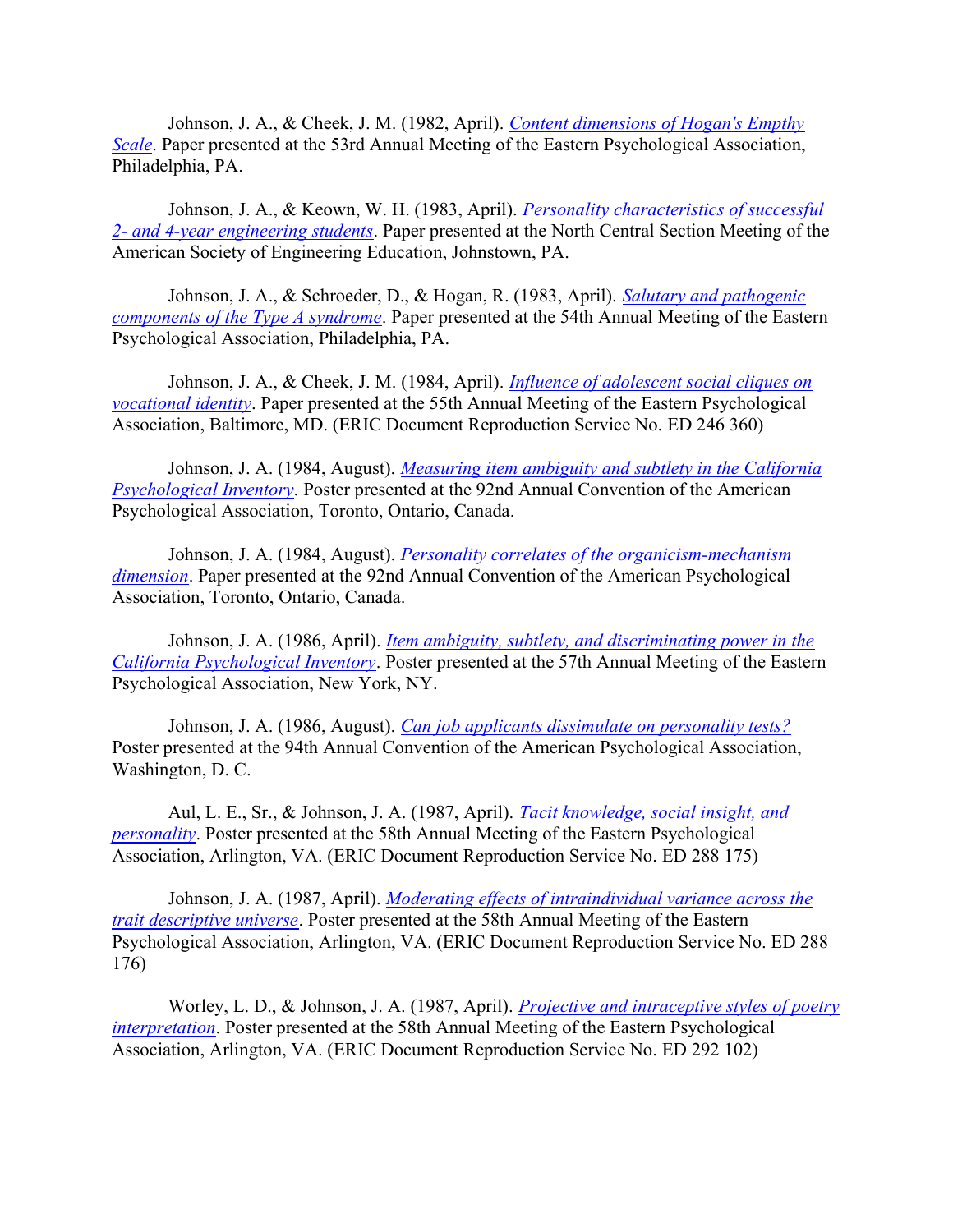Johnson, J. A. (1987, August). *Dissembling on the Hogan Personality Inventory during* simulated personnel selection. Poster presented at the 95th Annual Convention of the American Psychological Association, New York, NY. (ERIC Document Reproduction Service No. ED 290 785)

Johnson, J. A. (1987, August). Toward valid measurement of Stephen Pepper's World Hypotheses. Poster presented at the 95th Annual Convention of the American Psychological Association, New York, NY. (ERIC Document Reproduction Service No. ED 290 785)

Johnson, J. A. (1988, April). *Item ambiguity as a moderator of correlations between* observer ratings and self-reports. Poster presented at the 59th Annual Meeting of the Eastern Psychological Association, Buffalo, NY.

Ortiz, J. M., & Johnson, J. A. (1989, March). Philosophical orientation and attitudes toward using music in psychotherapy. Poster presented at the 60th Annual Meeting of the Eastern Psychological Association, Boston, MA.

Johnson, J. A., Howey, R. M., Reedy, Y. B., Gribble, H. A., & Ortiz, J. M. (1989, June). Extending the construct validity of the Organicism-Mechanism Paradigm Inventory. Paper presented at the 1st Annual Meeting of the American Psychological Society, Alexandria, VA.

Nolan, Y., & Johnson, J. A. (1989, August). *Personality dynamics of driving under the* influence of alcohol. Paper presented at the 97th Annual Convention of the American Psychological Association, New Orleans, LA.

Horner, K. L., & Johnson, J. A. (1990, March). *Influence of private and public self*consciousness on dissembling. Poster presented at the 61st Annual Meeting of the Eastern Psychological Association, Philadelphia, PA.

Johnson, J. A., & Horner, K. L. (1990, March). *Personality inventory item responses* need not veridically reflect "actual behavior" to be valid. Poster presented at the 61st Annual Meeting of the Eastern Psychological Association, Philadelphia, PA.

Johnson, J. A. (1990, June). *Unlikely virtues provide multivariate substantive information* about personality. Poster presented at the 2nd Annual Meeting of the American Psychological Society, Dallas, TX.

Johnson, J. A., & Miller, M. L. (1990, November). *Factor analysis of worldview* inventories suggests two fundamental ways of knowing. Invited paper presented to the Institut für Soziologie und Gesellschaftspolitik, Fakultät für Pädagogik der Universität der Bundeswehr München.

Johnson, J. A. (1991, June). *Interpreting the California Psychological Inventory with the* AB5C model. Invited paper presented to the Department of Psychology, University of Groningen, The Netherlands.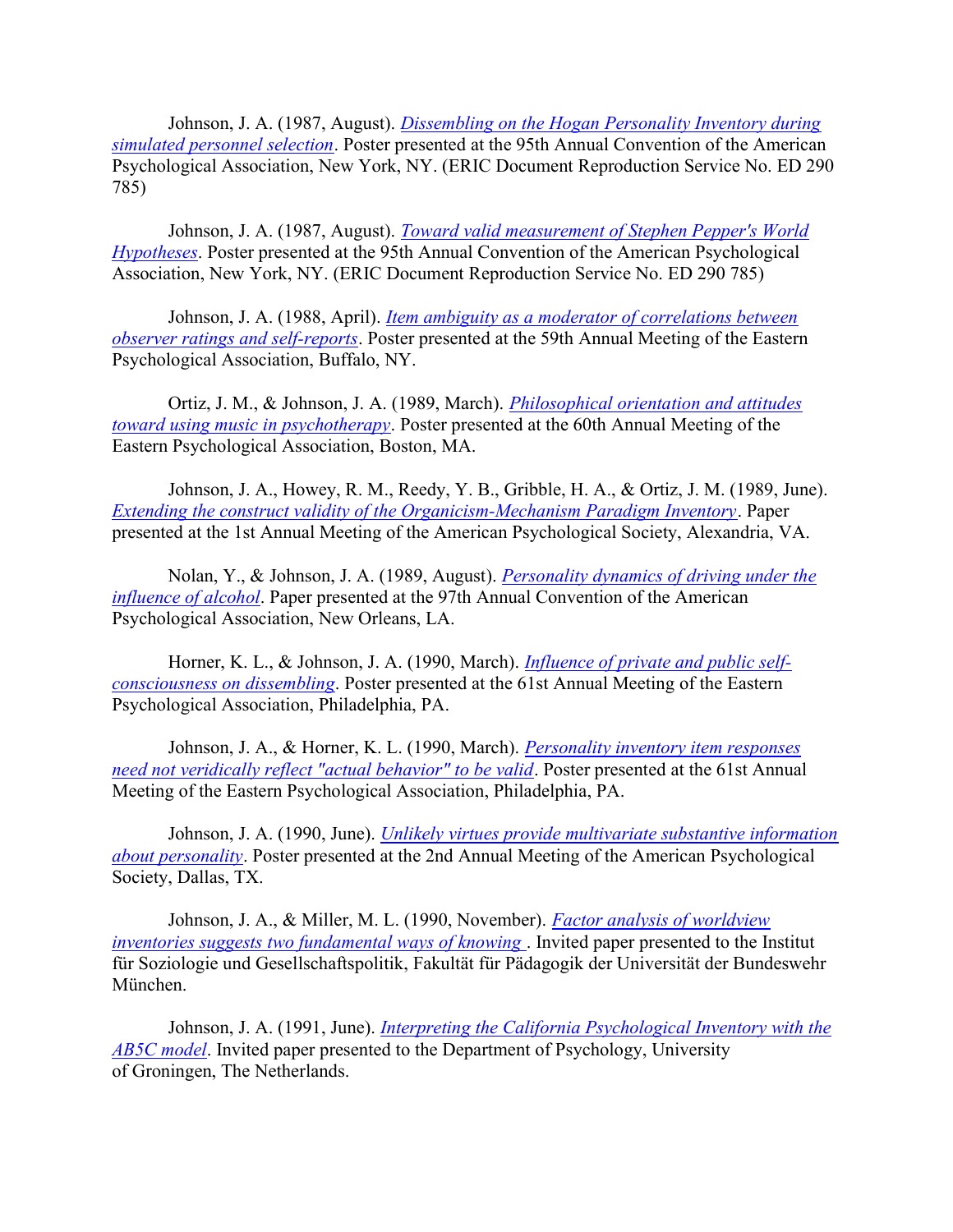Johnson, J. A. (1992, June). *Multimethod replication of the AB5C model*. Paper presented at the Sixth European Conference on Personality, Groningen, The Netherlands.

Johnson, J. A. (1993, April). Toward a consensual definition of the Big Five. Paper presented at the 64th Annual Meeting of the Eastern Psychological Association, Arlington, VA.

Johnson, J. A. (1993, August). Sex roles do not lead to gender differences in personality. Poster presented at the 5th annual meeting of the Human Behavior and Evolution Society, Binghamton, NY.

Johnson, J. A., & Feldman, L. A. (1994, June). *Evolution of personality, mood, and* landscape preferences. Paper presented at the 6th annual meeting of the Human Behavior and Evolution Society, Ann Arbor, MI.

Johnson, J. A. (1995, November). Real utilitarianism: Moral goodness as causal efficacy. Paper written to support an invited talk delivered to the Religious and Philosophical Forum, Penn State Schuykill Campus, March 29, 1996. Most recent revision June 15, 2000.

Johnson, J. A. (1996, July). Predicting observers' ratings of the big five from self-report inventories. Invited paper presented at the Eighth European Conference on Personality, Ghent, Belgium.

Johnson, J. A. (1999, April). *Which students and groups collaborate successfully?* Paper presented at the Seventh Annual Teaching and Learning with Technology Symposium, University Park, PA.

Johnson, J. A. (1999, July). Some hypotheses concerning attempts to separate situations from personality dispositions. Invited paper presented at the Sixth European Congress of Psychology, Rome.

Buchanan, T., Goldberg, L. R., & Johnson, J. A. (1999, November). WWW personality assessment: Evaluation of an on-line five factor inventory. Paper presented at the meeting of the Society for Computers in Psychology, Los Angeles, CA.

Johnson, J. A. (2000, March). Web-based personality assessment. Poster presented at the 71st Annual Meeting of the Eastern Psychological Association, Baltimore, MD.

Johnson, J. A. (2001, May). Screening massively large data sets for non-responsiveness in web-based personality inventories. Invited talk to the joint Bielefeld-Groningen Personality Research Group, University of Groningen, The Netherlands.

Johnson, J. A. (2001, May). *Reconsidering the causal efficacy of situations*. Plenary address for the Biannual Kurt Lewin Institute Congress, Zeist, The Netherlands.

Johnson, J. A. (2002, July). *Effect of construal communality on the congruence between* self-report and personality impressions. In P. Borkenau & F. M. Spinath (Chairs), Personality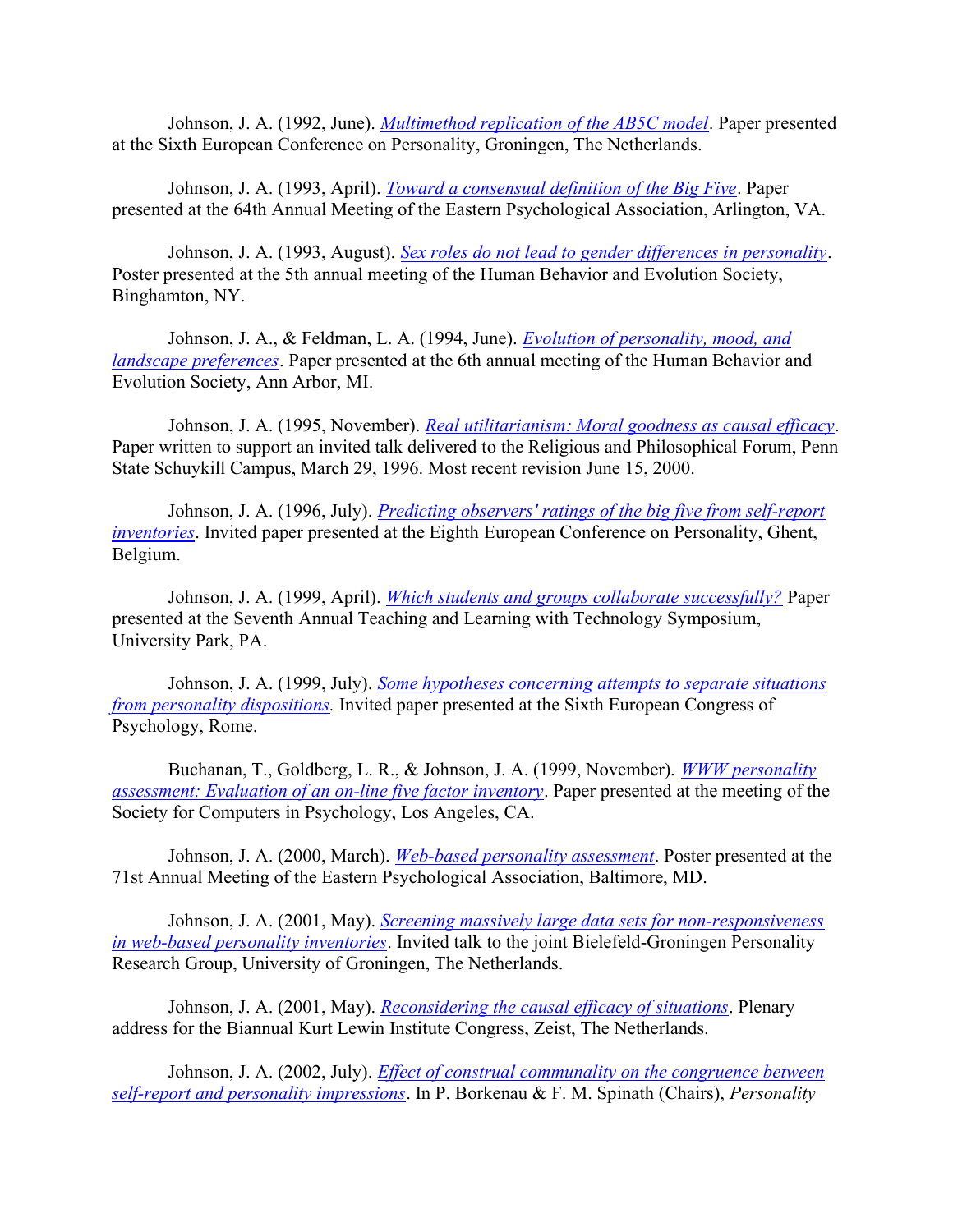judgments: Theoretical and applied issues. Invited symposium conducted at the meeting of the 11<sup>th</sup> European Conference on Personality, Jena, Germany.

Johnson, J. A. (2004, January). Ascertaining the validity of web-based personality inventories. Invited talk at the fifth annual meeting of the Association for Research on Personality, Austin, Texas.

Johnson, J. A. (2005, January). *Ego Syntonicity in CPI Items*. Invited talk for the symposium honoring the 2005 Jack Block Award winner Harrison G. Gough, sixth annual meeting of the Association for Research in Personality, New Orleans.

Johnson, J. A. (2005, January). The good, the bad, and the ugly: The IPIP consultant's experiences recounted. In L. R. Goldberg (Chair), The International Personality Item Pool, and the Future of Public-Domain Personality Measures. Presidential Symposium at the sixth annual meeting of the Association for Research in Personality, New Orleans.

Carroll, J., Gottschall, J., Johnson, J. A., & Kruger, D. (2005, June). Individual differences in the achievement of evolutionarily relevant goals in Victorian novels. Paper presented at the 17th annual meeting of the Human Behavior and Evolution Society, Austin, TX.

Johnson, J. A., Carroll, J., Gottschall, J., & Kruger, D. (2006, January). The Victorian folk psychology of personality and life goals. Poster presented at the seventh annual meeting of the Association for Research in Personality, Palm Springs, CA.

Carroll, J., Johnson, J. A., Gottschall, J., & Kruger, D. (2006, June). Graphing Jane Austin: Toward a new humanities. Paper presented at the 18th annual meeting of the Human Behavior and Evolution Society, Philadelphia, PA.

Holden, R. R., Johnson, J. A., & Murray, G. (2007, June). *Personality itemmetrics: What* differentiates among the elite items of the NEO-FFI? Poster presented at the 68th annual convention of the Canadian Psychological Association, Ottawa, Ontario, Canada.

Carroll, J., Johnson, J. A., Gottschall, J., & Kruger, D. (2007, June). Male and female characters by male and female authors in British novels of the nineteenth century. Paper presented at the 19th annual meeting of the Human Behavior and Evolution Society, Williamsburg, VA.

Johnson, J. A. (2007, June). The evolution of moral rules from natural laws. Poster presented at the 19th annual meeting of the Human Behavior and Evolution Society, Williamsburg, VA.

Smither, R., Johnson, J. A., Smither, J., & Bishop, A. (2007, August). Meditation, health promotion, and the five factor model of personality. Poster presented at the 115th Annual Convention of the American Psychological Association, San Francisco, CA.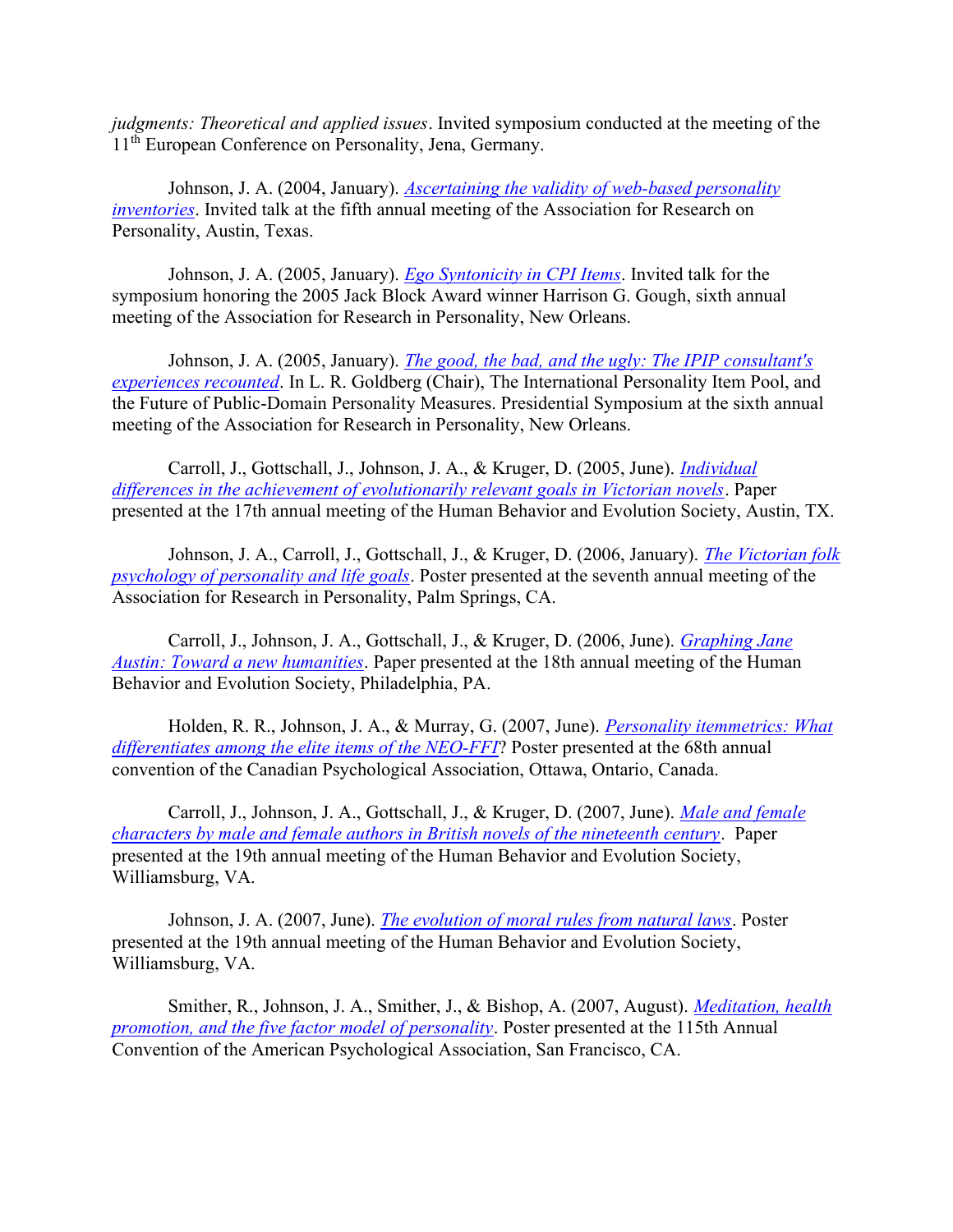Carroll, J., Gottschall, J., Johnson, J. A., & Kruger, D. (2009, June). Paleolithic politics in British novels of the  $19<sup>th</sup>$  century. Paper presented at the  $21<sup>st</sup>$  annual meeting of the Human Behavior and Evolution Society, Fullerton, CA.

Johnson, J. A. (2009, July). Calibrating personality self-report scores to acquaintance ratings. Poster presented at the first stand-alone conference of the Association for Research in Personality, Evanston, IL.

Nazimiec, J., & Johnson, J. A. (2010, March). Too many cooks in the kitchen: Group proficiency as a function of social boldness and reticence. Poster presented at the  $4<sup>th</sup>$  annual meeting of the NorthEastern Evolutionary Psychology Conference, New Paltz, NY.

Johnson, J. A. (2011, April). An evolutionary psychological analysis of intuitions about the fairness of wealth disparity. Poster presented at the 5<sup>th</sup> annual meeting of the NorthEastern Evolutionary Psychology Conference, Binghamton, NY.

Johnson, J. A. (2011, June). *Development of a short form of the IPIP-NEO Personality* Inventory. Poster presented at the 2nd Biennial Meeting of the Association for Research in Personality, Riverside, CA.

Kjeldgaard-Christiansen, J., Clasen, M., & Johnson, J. A. (2017, June). Can an evolutionary analysis dissolve the paradox of horror? A quantitative study of individual variables and horror media use. Paper presented at the 29th annual meeting of the Human Behavior and Evolution Society, Boise, ID.

Johnson, J. A. (2018, April). An evolutionary fitness interpretation of personality trait covariance. Poster presented at the 12th annual meeting of the NorthEastern Evolutionary Psychology Conference, New Paltz, NY.

Clasen, M., Kjeldgaard-Christiansen, J., & Johnson, J. A. (2019, June). The psychological underpinnings of horror media: Survey results and theoretical implications. Annual conference of the Society for Cognitive Studies of the Moving Image 2019, Hamburg, Germany.

Kjeldgaard-Christiansen, J., Fiskaali, A., Clasen, M., Høgh-Olesen, H., Johnson, J. A., & Smith, M. (2019, June). Who roots for the villain? Annual conference of the Society for Cognitive Studies of the Moving Image 2019, Hamburg, Germany.

## Honors and Memberships:

| 1983-2013 | <b>American Psychological Association</b>              |
|-----------|--------------------------------------------------------|
| 1983-2013 | Society for Personality and Social Psychology          |
| 1983-2013 | Society for Industrial and Organizational Psychology   |
| 1983-2013 | APA Division 5 - Evaluation, Measurement, & Statistics |
| 1983-2013 | <b>Eastern Psychological Association</b>               |
| 1991-2013 | Human Behavior and Evolution Society                   |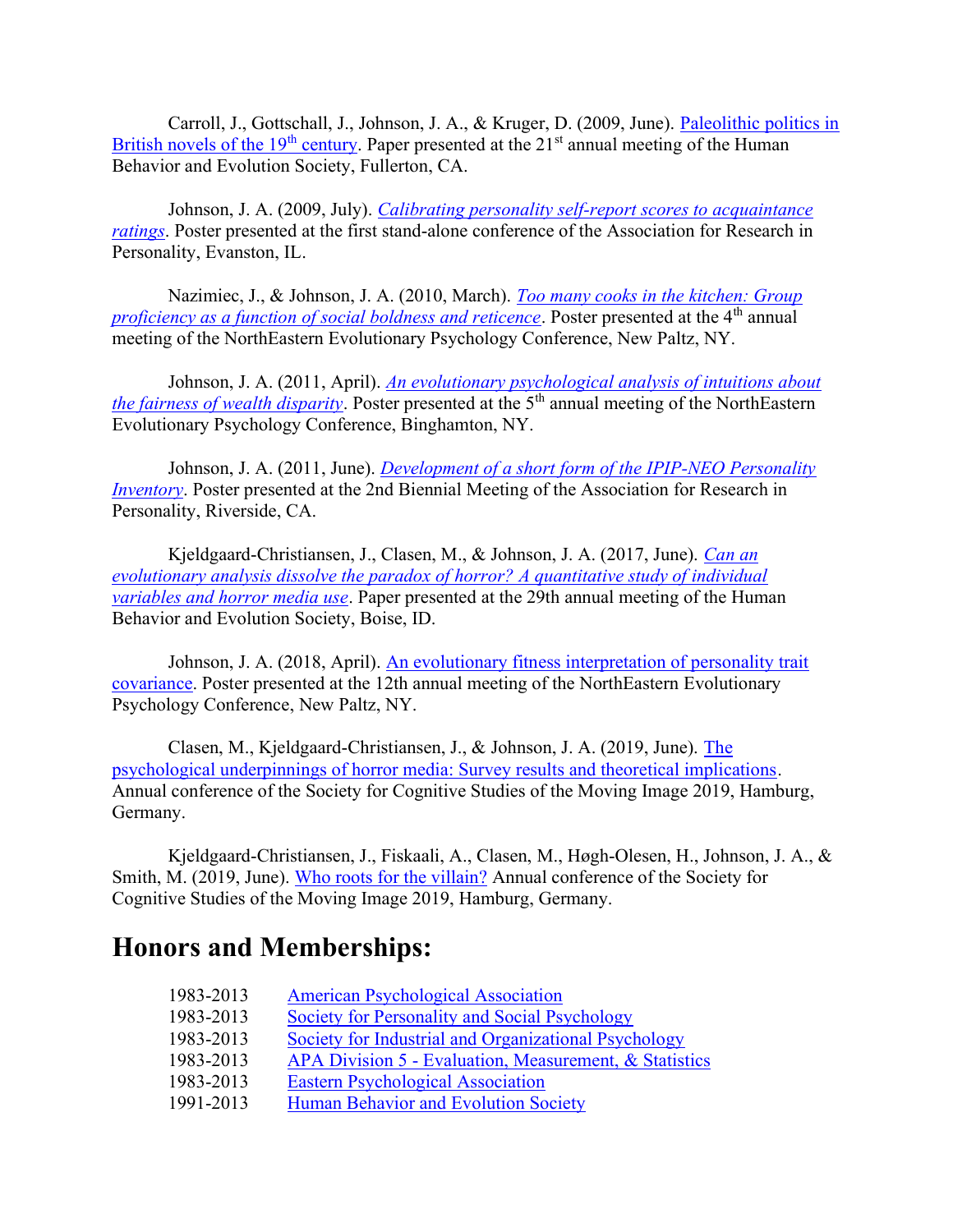| $2010$ -present | NorthEastern Evolutionary Psychology Society                                            |
|-----------------|-----------------------------------------------------------------------------------------|
| 2013-present    | <b>Applied Evolutionary Psychology Society</b>                                          |
| 1993-present    | <b>European Association of Personality Psychology</b>                                   |
| 2001-present    | <b>Association for Research in Personality</b>                                          |
| 2022-present    | <b>Julian Jaynes Society</b>                                                            |
| 2022-present    | <b>Tomkins Institute</b>                                                                |
| 2022-present    | Society for Open Inquiry in Behavioral Science                                          |
| 1977-present    | Phi Kappa Phi National Honor Society                                                    |
| 1983-1984       | Penn State DuBois Campus Professor of the Year                                          |
| 1986-2013       | Marquis' Who's Who in the East                                                          |
| 1996-present    | Fellow, Schreyer Institute for Teaching Excellence                                      |
| 1997            | Recipient, Provost's Collaborative and Curricular Innovations Special Recognition       |
|                 | Program Award                                                                           |
| 1998            | First place, <b>STAR Project Award</b> , Jack P. Royer Center for Learning and Academic |
|                 | Technologies                                                                            |
| 2000            | The Penn State Teaching Fellow: The Alumni/Student Award for Excellence in              |
|                 | Teaching                                                                                |
| 2009            | <b>Susanne Waitkus Faculty Award</b>                                                    |
|                 |                                                                                         |

## Courses Taught:

Introductory Psychology Introduction to Personality Psychology Theory of Personality Theory and Practice of Standardized Testing Basic Research Methods in Psychology Advanced Personality Research Methods Quantitative Methods for Humanists Evolutionary Psychology Psychology of Gender Mental Health Psychology of Adjustment Introduction to Well-Being and Positive Psychology Abnormal Psychology College Survival Skills for Academic and Career Planning Introduction to Developmental Psychology Industrial-Organizational Psychology Human Relations in Organizations Technical Writing Quantitative Methods in the Liberal Arts Graduate Seminar on Ideological Groups in Psychology Numerous honors seminars and independent study courses

## Consulting and Professional Activities: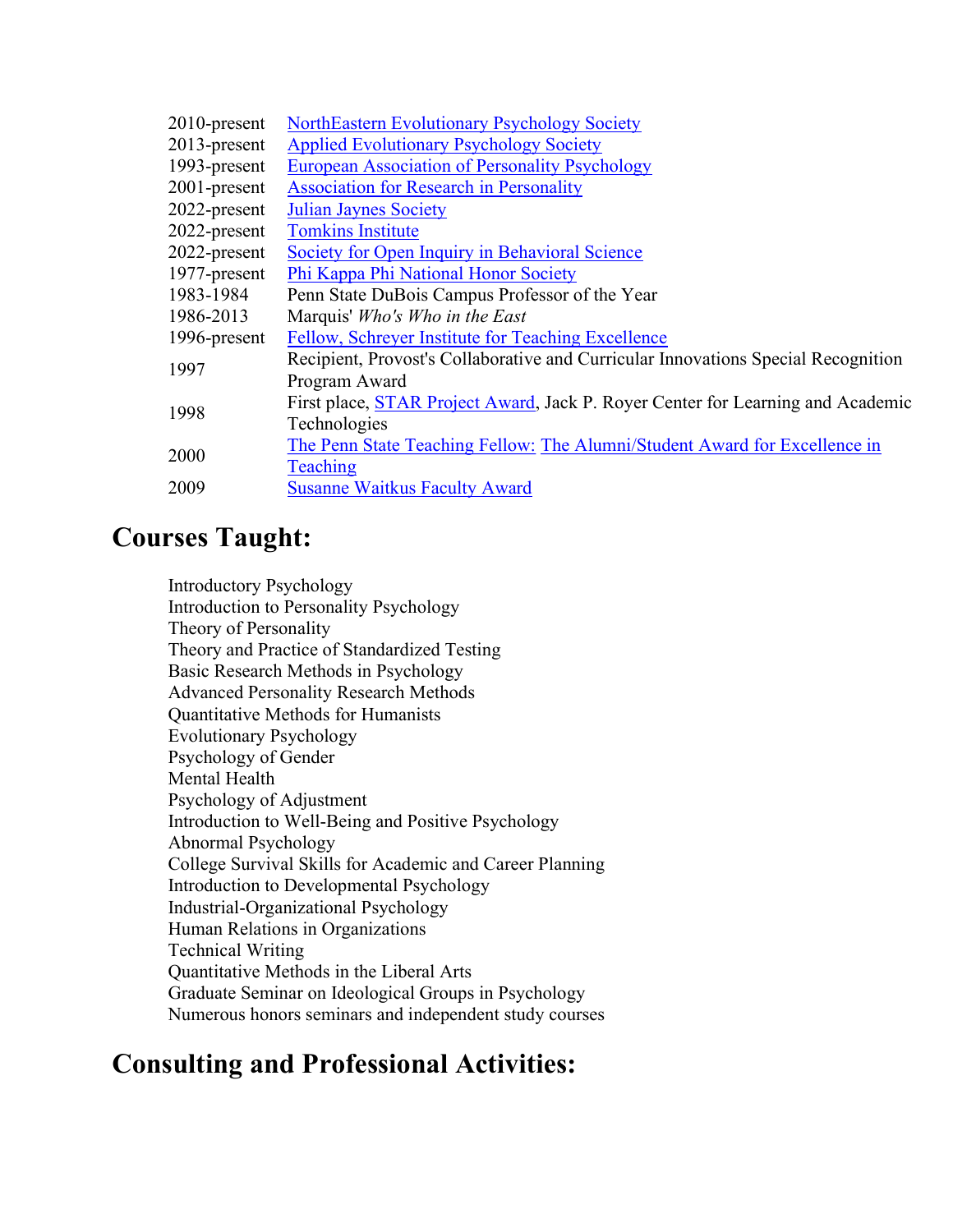| 1999-present | Consultant, International Personality Item Pool, https://ipip.ori.org/                                                                                                                                       |
|--------------|--------------------------------------------------------------------------------------------------------------------------------------------------------------------------------------------------------------|
|              | (Respond to all inquiries; total redesign of Website in 2016; maintain and update site)                                                                                                                      |
| 2018-present | Skillpower, Inc. (Personality components of a health behavior change app)                                                                                                                                    |
| 2018-present | BodhaAI, Inc. (Assessing team cohesion)                                                                                                                                                                      |
| 2002         | Techmicro (Development of a sales inventory)                                                                                                                                                                 |
| 2005         | Hogan Assessment Systems (Development of a measure of social skills and                                                                                                                                      |
|              | desirability responding)                                                                                                                                                                                     |
| 2000         | Helms, Greco & Whitenack (Development of an online general personality<br>assessment)                                                                                                                        |
| 1991-1993    | Deposit Bank (Selection procedures for bank employees at all levels)                                                                                                                                         |
| 1985-1993    | City of DuBois (Psychological screening of police and other municipal position<br>applicants and selection of a new city manager)                                                                            |
| 1986-1990    | True Value Hardware Stores (Selection procedures for sales personnel, cashiers,<br>dispatcher, and warehouse pricer)                                                                                         |
| 1986         | Better Homes and Garden Realtors (Screening real estate sales personnel)                                                                                                                                     |
| 1984-1985    | Burger King, Inc. (Selection procedures for kitchen and counter workers)                                                                                                                                     |
| 1979-1981    | Personnel Assessment and Selection Service (Selection procedures for Baltimore<br>County Police)                                                                                                             |
| 1979-1981    | Johns Hopkins Evening College (Statewide surveys of counseling needs in vocational<br>education and adult basic education; and Evaluating the JHU Academy tutorial<br>reading program for adult illiterates) |
| 1980-1981    | Maryland State Department of Education (Validating program standards and<br>evaluating alternative delivery systems for vocational education)                                                                |
| 1979-1981    | Test Center Supervisor, Graduate Record Examinations                                                                                                                                                         |

# Reviewing and Editorial Work:

| Editorial Board, Personality and Individual Differences                              |
|--------------------------------------------------------------------------------------|
| Editorial Board, Evolutionary Studies in Imaginative Culture                         |
| Editorial Board, The Evolutionary Review                                             |
| Editorial Board, Social Psychological & Personality Science                          |
| Consulting Editor, Assessment                                                        |
| Consulting Editor, Journal for Research in Personality                               |
| Consultant Editor, <i>European Journal of Personality</i>                            |
| Textbook Reviewer, Allyn & Bacon, Brooks-Cole, Harcourt Brace Jovanovich, Holt       |
| Rinehart and Winston, Oxford University Press, Sage Publications, Simon &            |
| Schuster                                                                             |
| Occasional Reviewer, Acta Psychologia, American Journal of Bioethics:                |
| Neuroscience, American Psychologist, Applied Psychology: An International Review,    |
| Assessment, Basic and Applied Social Psychology, Behavioral and Brain Sciences,      |
| Behavioral Sciences, British Journal of Psychology, British Journal of Social        |
| Psychology, Child Development Abstracts and Bibliography, Cognition, Emotion,        |
| and Motivation, Educational and Psychological Measurement, European Journal of       |
| Psychology, European Journal of Psychological Assessment, Evolutionary Studies in    |
| Imaginative Culture, Frontiers in Psychology, International Journal of Psychological |
| Research, Journal of Applied Social Psychology, Journal of Business Psychology,      |
|                                                                                      |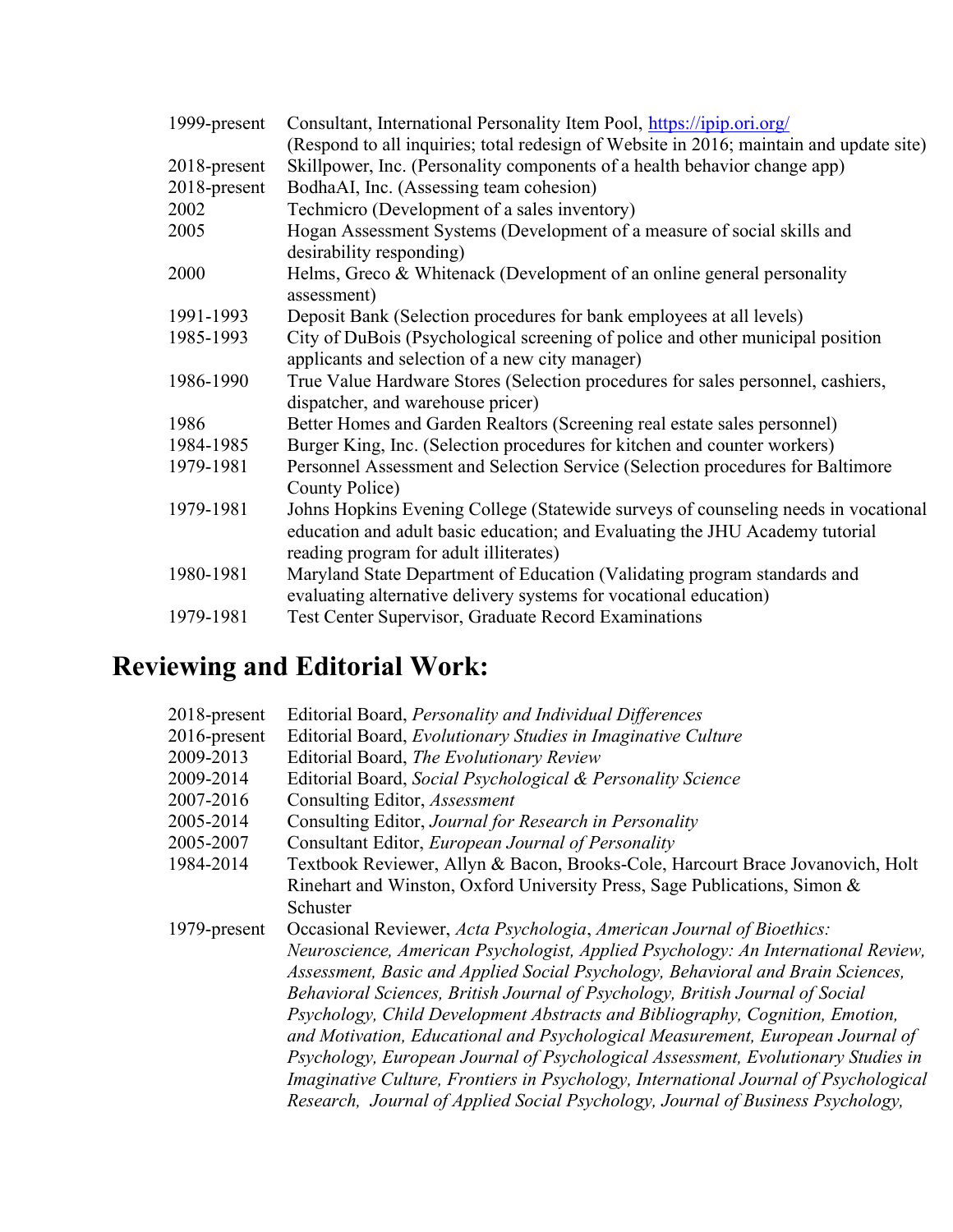|            | Journal of Obsessive-Compulsive and Related Disorders, Journal of Personality,       |
|------------|--------------------------------------------------------------------------------------|
|            | Journal of Personality Assessment, Journal of Personality and Social Psychology,     |
|            | Journal of Positive Psychology, Journal of Researh in Personality, Journal of Social |
|            | Psychology, Multivariate Behavioral Research, Nature: Human Behavior, New Ideas      |
|            | in Psychology, Nordic Psychology, Perceptual and Motor Skills, Personality and       |
|            | Individual Differences, Personality and Social Psychology Bulletin, Proceedings of   |
|            | the National Academy of Sciences, Psychological Assessment, Psychological            |
|            | Methods, Psychological Reports, Psychology and Aging, Scandinavian Journal of        |
|            | Psychology, Secularism and Nonreligion, Social and Personality Psychology            |
|            | Compass, Social Psychological and Personality Science, Science Communication,        |
|            | Theory and Psychology                                                                |
| 1983-1985; | Consulting Editor, Journal of Personality and Social Psychology: Personality         |
| 2009-2014  | Processes and Individual Differences                                                 |
| 2003-2012  | Reviewer, Divisions 5, 8, and 14 for the annual convention of the American           |
|            | Psychological Association                                                            |

#### Research Interests:

My research has been aimed at improving the validity of self-report personality tests. I am especially interested in methods for improving the validity and pragmatic utility of computergenerated, narrative personality reports.

In addition to my research aimed at improving personality test validity, I have conducted research in several specific content areas. These include

the impact of personality on educational development, vocational choice, and job performance; personality characteristics related to empathy, deviance, and creativity; the relationship between personality, moral development and human evolution; and psychological factors influencing the conduct of scientific research.

## Grants:

#### Title III Grant from U.S. Department of Education

1989-1991 Creation of a Computer Classroom Based on a Local Area Network (LAN) \$115,131

#### Small Grants from DuBois Education Foundation:

1982-2011 (Various scale development projects, validation studies, and program evaluation studies) \$10,162

#### Small Grant from **Schreyer Institute for Innovation in Learning:**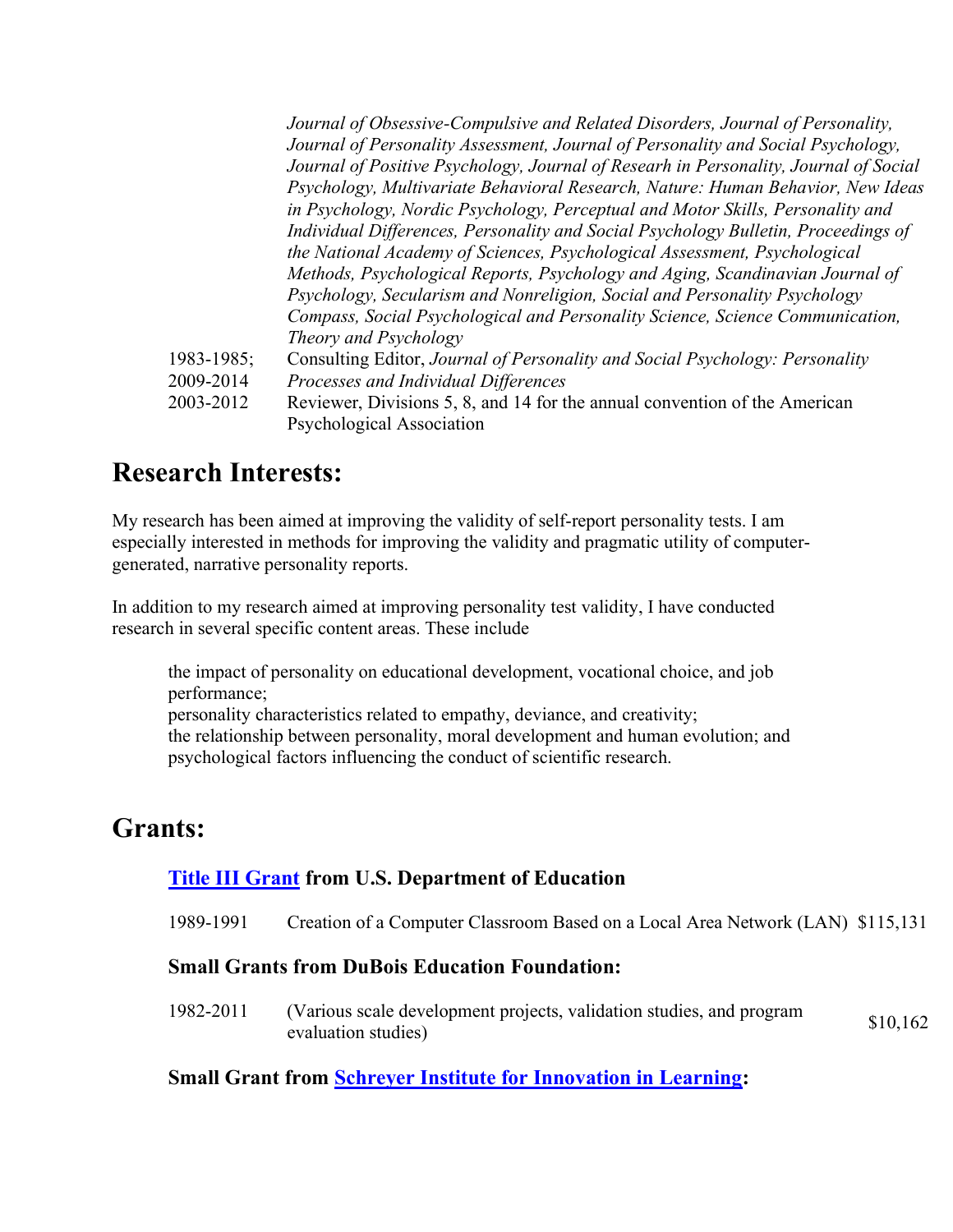| 1996                                                                                     | Collaborative learning on the world wide web for introductory psychology<br>students                                                                                                                                                                                                                                                                                                                                                                                         | \$2,000  |
|------------------------------------------------------------------------------------------|------------------------------------------------------------------------------------------------------------------------------------------------------------------------------------------------------------------------------------------------------------------------------------------------------------------------------------------------------------------------------------------------------------------------------------------------------------------------------|----------|
|                                                                                          | <b>Small Grant from the Center for Learning and Academic Technologies:</b>                                                                                                                                                                                                                                                                                                                                                                                                   |          |
| 1997                                                                                     | Collaborative learning for the Psychology of Well-Being                                                                                                                                                                                                                                                                                                                                                                                                                      | \$5,000  |
|                                                                                          | <b>Small Grant from the Penn State RDG Program</b>                                                                                                                                                                                                                                                                                                                                                                                                                           |          |
| 1998                                                                                     | Automated Personality Testing on the World Wide Web                                                                                                                                                                                                                                                                                                                                                                                                                          | \$1,700  |
|                                                                                          | <b>Small Grant from the Alexander von Humboldt-Stiftung:</b>                                                                                                                                                                                                                                                                                                                                                                                                                 |          |
| 2002                                                                                     | Assessing the validity of web-based personality assessment                                                                                                                                                                                                                                                                                                                                                                                                                   | E2,510   |
|                                                                                          | <b>Major Grant from the Alexander von Humboldt-Stiftung:</b>                                                                                                                                                                                                                                                                                                                                                                                                                 |          |
| 1989-1990                                                                                | Joint influence of personality inventory item properties, cognitive<br>and personality variables, and testing context on the validity of self-reports                                                                                                                                                                                                                                                                                                                        | \$33,000 |
|                                                                                          | <b>Campus, Department, College, and University Service:</b>                                                                                                                                                                                                                                                                                                                                                                                                                  |          |
| 1984-1985<br>1984-1985<br>1987-1988<br>1989-1990<br>2004-2005<br>1986-1988;<br>1992-1994 | <b>DuBois Campus Faculty Congress Positions and Committees</b><br>Chair, DuBois Campus Faculty Congress<br>Chair, DuBois Campus Faculty Congress Committee on Committees<br>Vice-Chair, DuBois Campus Faculty Congress<br>Member, Liberal Arts Council of Senators<br>Penn State DuBois Senator, University Faculty Senate; Member, Senate Committee<br>on Computing and Information Systems<br>Member, DuBois Campus Faculty Congress Research Committee (Chair, 1992-1994) |          |

| 1985-1987;      | Chair, DuBois Campus Faculty Congress Constitution Committee                            |
|-----------------|-----------------------------------------------------------------------------------------|
| 2008-2009       |                                                                                         |
| 1981-1982       | Member, DuBois Campus Faculty Congress Student Affairs Committee                        |
| 1982-1984       | Member, DuBois Campus Faculty Congress Student Publications Board                       |
| $1984 - 1990$ ; | Member, DuBois Campus Faculty Congress Computer Committee (Chair 1989-1990)             |
| 1991-1992;      | (Renamed Information Technology Advisory Committee in 2001 and Teaching,                |
| 2001-2007       | Learning Advisory Committee in 2004)                                                    |
| $1982 - 1985;$  | Member, DuBois Campus Faculty Congress Academic Affairs Committee (Chair,<br>1982-1983) |
| 1995-1998;      | Member, DuBois Faculty Congress Faculty Affairs Committee (Chair, 2002-2005)            |
| 2000-2008       |                                                                                         |
| 1998-1999       | Member, DuBois Campus Faculty Congress First Year Seminar Committee                     |
| 1997-2010       | DuBois Campus Faculty Ombudsman                                                         |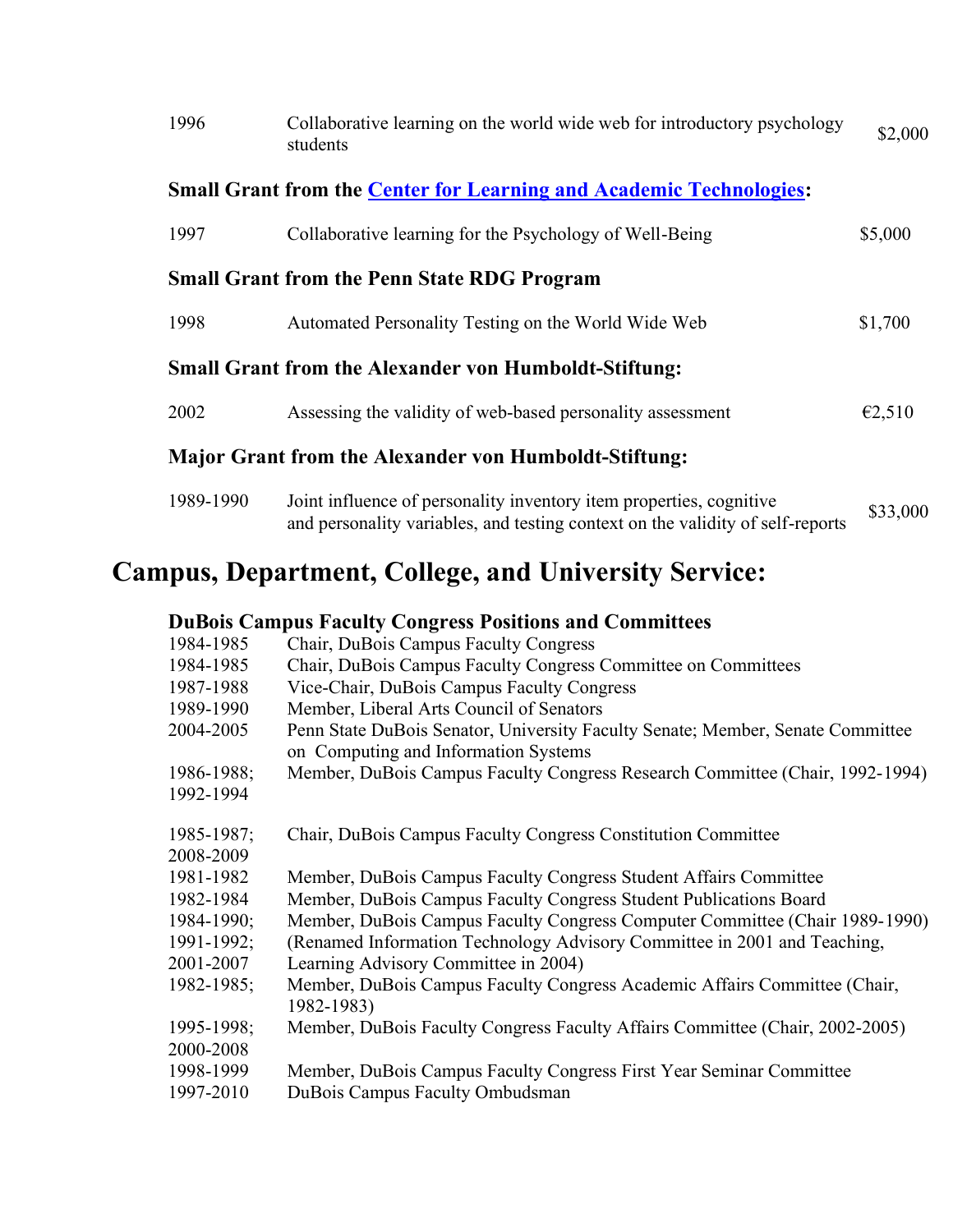|                                                | <b>Campus and College Administrative and Administrative Support Work</b>                                                                                                                                                                                                                                                                                                                                                                                                                                                                                                                                   |
|------------------------------------------------|------------------------------------------------------------------------------------------------------------------------------------------------------------------------------------------------------------------------------------------------------------------------------------------------------------------------------------------------------------------------------------------------------------------------------------------------------------------------------------------------------------------------------------------------------------------------------------------------------------|
| 1989-1990                                      | Chair, Committee to Evaluate CORE Advising Program                                                                                                                                                                                                                                                                                                                                                                                                                                                                                                                                                         |
| 1983-1985                                      | Alternate, Faculty Representative to Discipline Board                                                                                                                                                                                                                                                                                                                                                                                                                                                                                                                                                      |
| 1989-1990;                                     | Member, DuBois Campus Judicial Affairs Hearing Board (Chair, 1989-90)                                                                                                                                                                                                                                                                                                                                                                                                                                                                                                                                      |
| 1993-1994                                      |                                                                                                                                                                                                                                                                                                                                                                                                                                                                                                                                                                                                            |
| 2001-2002                                      | Co-Chair, DuBois Campus Space Utilization Committee                                                                                                                                                                                                                                                                                                                                                                                                                                                                                                                                                        |
| 2000-2004                                      | Member, DuBois Campus Awards Committee                                                                                                                                                                                                                                                                                                                                                                                                                                                                                                                                                                     |
| 2007-2014                                      | Member, Academic Affairs Funding Committee for DEF, RDG, PDG, TDG, and<br>FAME proposals                                                                                                                                                                                                                                                                                                                                                                                                                                                                                                                   |
| 2008-2010                                      | University College Sabbatical Review Committee                                                                                                                                                                                                                                                                                                                                                                                                                                                                                                                                                             |
| 2009                                           | Member, University College Distinguished Professor Review Committee                                                                                                                                                                                                                                                                                                                                                                                                                                                                                                                                        |
| 1989-1990                                      | Program Leader, 2-Letters, Arts, & Sciences                                                                                                                                                                                                                                                                                                                                                                                                                                                                                                                                                                |
| 1989-1990;                                     | Program Leader, Extended General Arts & Sciences Program (Letters, Arts, &                                                                                                                                                                                                                                                                                                                                                                                                                                                                                                                                 |
| 1992-2000                                      | Sciences beginning in 1995)                                                                                                                                                                                                                                                                                                                                                                                                                                                                                                                                                                                |
| 1984-1985;<br>1987-1988;<br>1993-1994;<br>1997 | College of the Liberal Arts, DuBois Campus Dean's Representative                                                                                                                                                                                                                                                                                                                                                                                                                                                                                                                                           |
| 1998-2014                                      | DuBois Campus Faculty Exit Interview Officer                                                                                                                                                                                                                                                                                                                                                                                                                                                                                                                                                               |
| Multiple<br>Years                              | Search Committee Member: Health, Physical Education, and Recreation Faculty<br>(1984-1985); Economics Faculty (1985-1986, Chair; 1986-1987; 1992-1993, Chair);<br>Psychology Department Faculty (1992-1994); DuBois Campus CEO (1993-1994);<br>Sociology Faculty, Human Development and Family Studies Faculty,<br>Commonwealth College Dean (1997-1998); Economics Faculty (1998-1999);<br>Department of Psychology Head (1998-1999); Commonwealth College Associate<br>Dean for Programs (1999-2000, Chair); Economics Faculty (1999-2000); DuBois<br>Campus CEO (2002-2003); Berks-Lehigh Valley (2004) |
| <b>Curriculum Work</b>                         |                                                                                                                                                                                                                                                                                                                                                                                                                                                                                                                                                                                                            |
| 1984-1987                                      | Member, University Behavioral and Social Sciences Curriculum Committee                                                                                                                                                                                                                                                                                                                                                                                                                                                                                                                                     |
| 1984-1987;<br>1993-1996;<br>2006-2007          | Member, Department of Psychology Curriculum Committee                                                                                                                                                                                                                                                                                                                                                                                                                                                                                                                                                      |
| 2005-2006                                      | Member, University Uniform Course Abbreviations Committee                                                                                                                                                                                                                                                                                                                                                                                                                                                                                                                                                  |
|                                                | <b>Promotion and Tenure Committee Work</b>                                                                                                                                                                                                                                                                                                                                                                                                                                                                                                                                                                 |
| 1988-1994;<br>1997-2014                        | Member, DuBois Campus Promotion & Tenure Committee (Chair 1991-1994; 1998-<br>2001; 2003) (Special Promotion to Professor Committee 2005-2006; 2008-2009)                                                                                                                                                                                                                                                                                                                                                                                                                                                  |
| Multiple<br>Years                              | Member, Promotion & Tenure Committees for other Departments and Campuses:<br>Departments of Anthropology, Economics, and Counseling Psychology (1989);<br>Department of Educational and School Psychology (1992); College of Education<br>(1993); Department of Adult Education, Instructional Systems, and Workforce<br>Education and Development (1995); Department of Psychology (1995-1997, Chair);<br>Altoona College Division of Education, Human Development, & Social Sciences<br>(1998-1999); Department of Psychology (1999); Division of Social Science and                                     |